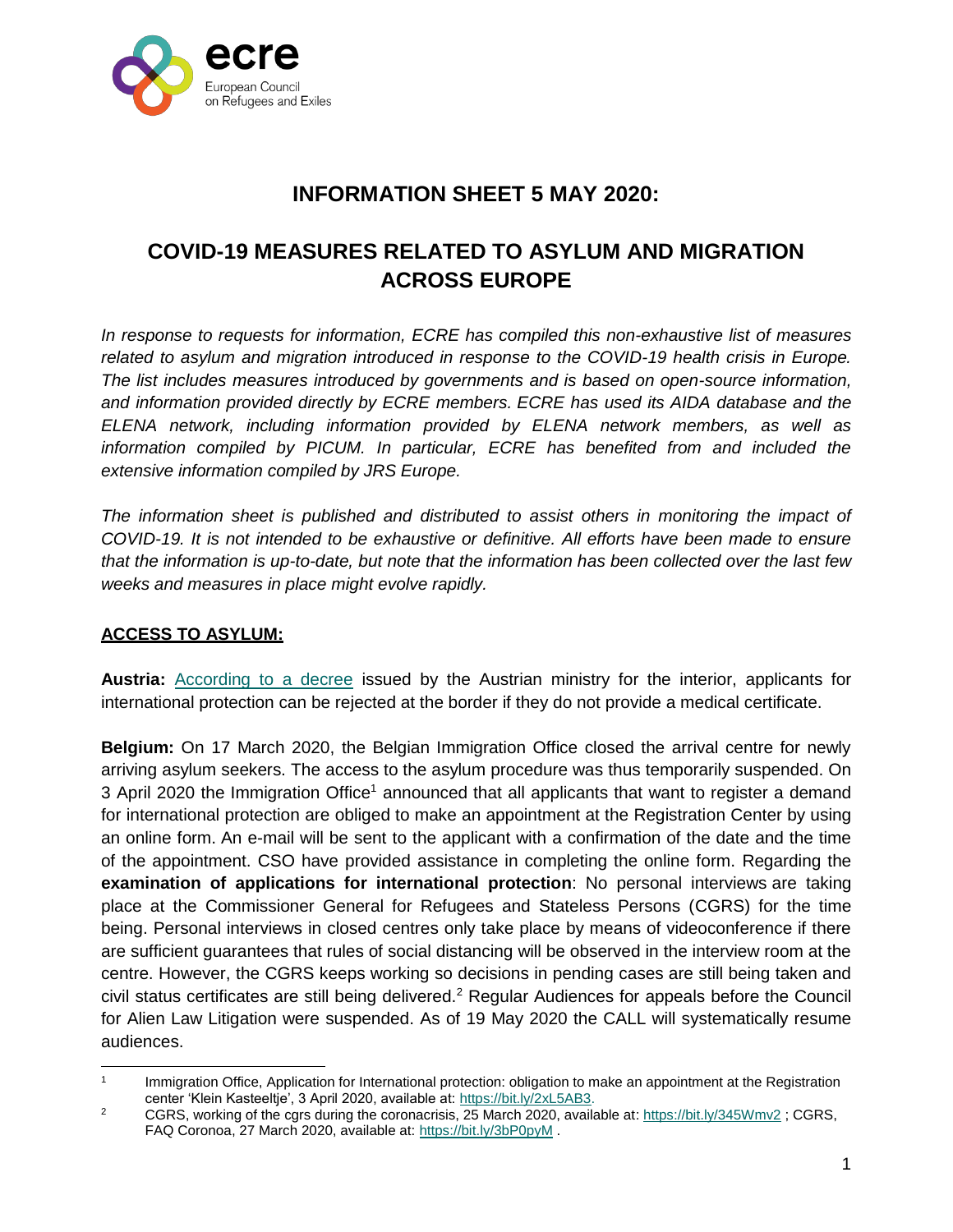

**Croatia:** Since 19 March 2020, crossing the state borders is temporarily prohibited,<sup>3</sup> except in explicitly indicated cases, and measures restricting social gatherings, working hours of stores, services, sports, and cultural events are ordered.<sup>4</sup> The decision temporarily prohibiting crossings at the border has been extended until 18 May 2020.<sup>5</sup> The Ministry of Interior published a notification according to which no measures prescribed by the Law on Foreigners will be taken against foreigners on short stay as a certain number of persons cannot leave the Republic of Croatia within the time limit prescribed by the Schengen Borders Code.<sup>6</sup> However there is no information available on whether similar measures should apply to rejected applicants for international protection who were ordered to leave Croatia or those who decided to voluntary return. In addition, it is not clear whether rejected applicants for international protection are allowed to stay in the Reception centre for Applicants for International Protection.

**Cyprus:** [general measures](https://www.asylumineurope.org/sites/default/files/report-download/aida_cy_2019update.pdf) to address increase in arrivals, including prevention of access to territory at maritime borders and suspension of asylum procedures, have been justified as COVID-19 measures.

On Friday 20 March, the Cypriot authorities, for the first time, pushed back a boat carrying 115 Syrians, of whom 69 were children. They used COVID-19 as a justification for this measure. Reportedly, the authorities identified the boat prior to reaching the shores of the RoC Officers in uniform, wielding guns, boarded the boat, seized the mobile devices of the people on board, threw the devices overboard and directed the boat to leave the territorial waters of the RoC and return to Syria. Later on, during the day, the boat reached the shore in the areas not under the effective control of the Republic and the refugees were transferred to a stadium for the weekend. All were tested for COVID -19 and all were found negative.

On **suspension of access to asylum,** no official decision or announcement had been made, however it is clear that the authorities are not receiving asylum applications, although there is a lack of clarity as to whether this is a measure in response to COVID-19 or the high numbers of applicants.

The Cyprus Refugee Council received information from new arrivals in the country who had been denied access to the procedure. The initial information (dated 16 March 2020) concerned partial access. The Immigration Unit informed persons requesting to apply for international protection that they would not be allowed access without a national passport. A query was addressed to the authorities in an attempt to confirm or repudiate the information. It was neither confirmed nor

 3 National Civil Protection Authority, *Decision temporarily prohibiting crossings at the border crossings of the Republic of Croatia*, available in Croatian at: [https://bit.ly/3aoKwOi.](https://bit.ly/3aoKwOi)

<sup>4</sup> National Civil Protection Authority, *Decision on measures restricting social gatherings, working hours of stores, services, sports, and cultural events*, available in Croatian at: [https://bit.ly/351ek2B.](https://bit.ly/351ek2B)

<sup>5</sup> National Civil Protection Authority, *Decision amending Decision ttemporarily prohibiting crossings at the border crossings of the Republic of Croatia*, available in Croatian at: [https://bit.ly/2KgiWIu.](https://bit.ly/2KgiWIu)

<sup>6</sup> Ministry of Interior, *'Notice to Third-Country Nationals'*, 30 March 2020, available in Croatian at: [https://bit.ly/3bilKRa;](https://bit.ly/3bilKRa) and in English at: [https://bit.ly/2Vdwj2s.](https://bit.ly/2Vdwj2s)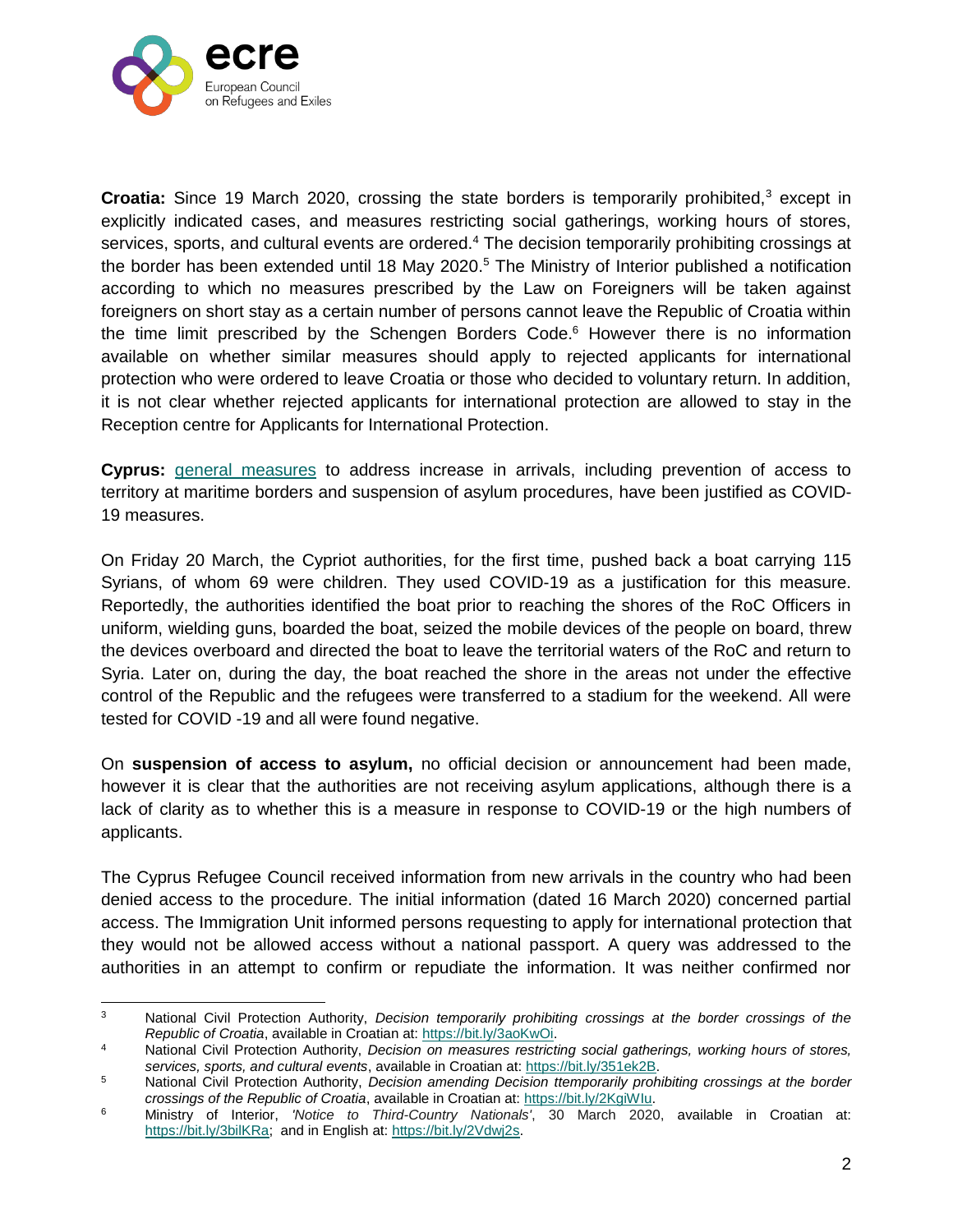

denied by the public authority. As of 17 March, the responsible authority has denied access to the asylum procedure altogether, regardless of whether the person of concern had any identification documents. A total of 23 people have contacted the Cyprus Refugee Council (CyRC) and/or a partner NGO to report that they were denied access to the procedure. Among them were four unaccompanied children.

Interviews for the examination of asylum applications have been suspended until further notice. However, examination of cases where the interview has taken place is continuing.

Regarding appeals, the procedures before all national courts have been suspended with the exception of urgent cases and/or cases with a deadline set by the Constitution. This means the Court Registrar of the IPAC will receive legal aid applications and appeals against asylum decisions and other related asylum cases (i.e. family reunification) but the proceedings are suspended. Only proceedings on detention orders are considered urgent and are examined.

**Czech Republic:** still [registering asylum applications.](http://www.mvcr.cz/) However, borders are closed.

**Denmark**: [borders are closed](https://www.weforum.org/agenda/2020/03/todays-covid-19-updates/) and applications have to be made by post or using an online form. How it works in practice is unclear.

**Finland**: [all interviews are cancelled](http://www.migri.fi/) as of 13 March but no official suspension of procedures.

**France<sup>7</sup> :** Registration activities have been temporarily suspended following the closure of (almost all) single desks for asylum seekers (*Guichet unique pour demandeur d'asile* – GUDA). Subsequently, access to the asylum procedure and to reception conditions is suspended. This measure has no legal basis and mainly resulted from the lack of available civil servants within State agencies. No derogations are foreseen for applications lodged at borders, although it should be noted that the implementation of the existing legal framework already faces challenges. An instruction has been published by the French Prime Minister on 18 March 2020 with the aim to limit the spread of COVID-19 at borders, but it makes no reference to the right to seek asylum.<sup>8</sup>

The Council of State ordered in a ruling of 30 April 2020 that the Ile de France region must open its GUDAs within the next 5 days, as their temporary closure is not foreseen in law.<sup>9</sup> On 5 May 2020 the French Office for Immigration and integration communicated that registration would start again as of that day, upon appointment.

As for the examination of applications for international protection: first and second instance asylum authorities have adapted their respective procedures. For a detailed overview, please consult their

<sup>-&</sup>lt;br>7 Information known on 31 March 2020,Full AIDA report available here : [https://www.asylumineurope.org/sites/default/files/report-](https://www.asylumineurope.org/sites/default/files/report-download/aida_fr_2019update.pdf) download/aida\_fr\_2019update.pdf

<sup>8</sup> French Prime Minister, Instruction on decisions to be taken to control the spread of Covid-19 at borders, 18 March 2020, available in French at: [https://bit.ly/3aBEB9o.](https://bit.ly/3aBEB9o)

<sup>9</sup> Conseil d'état, 30 avril 2020, décisions N°440250, 44025 ; See also: Forum Réfugiés, L'impact de la crise sanitaire sur le droit d'asile en France, 20 May 2020, available at : [https://bit.ly/35zCWzB.](https://bit.ly/35zCWzB)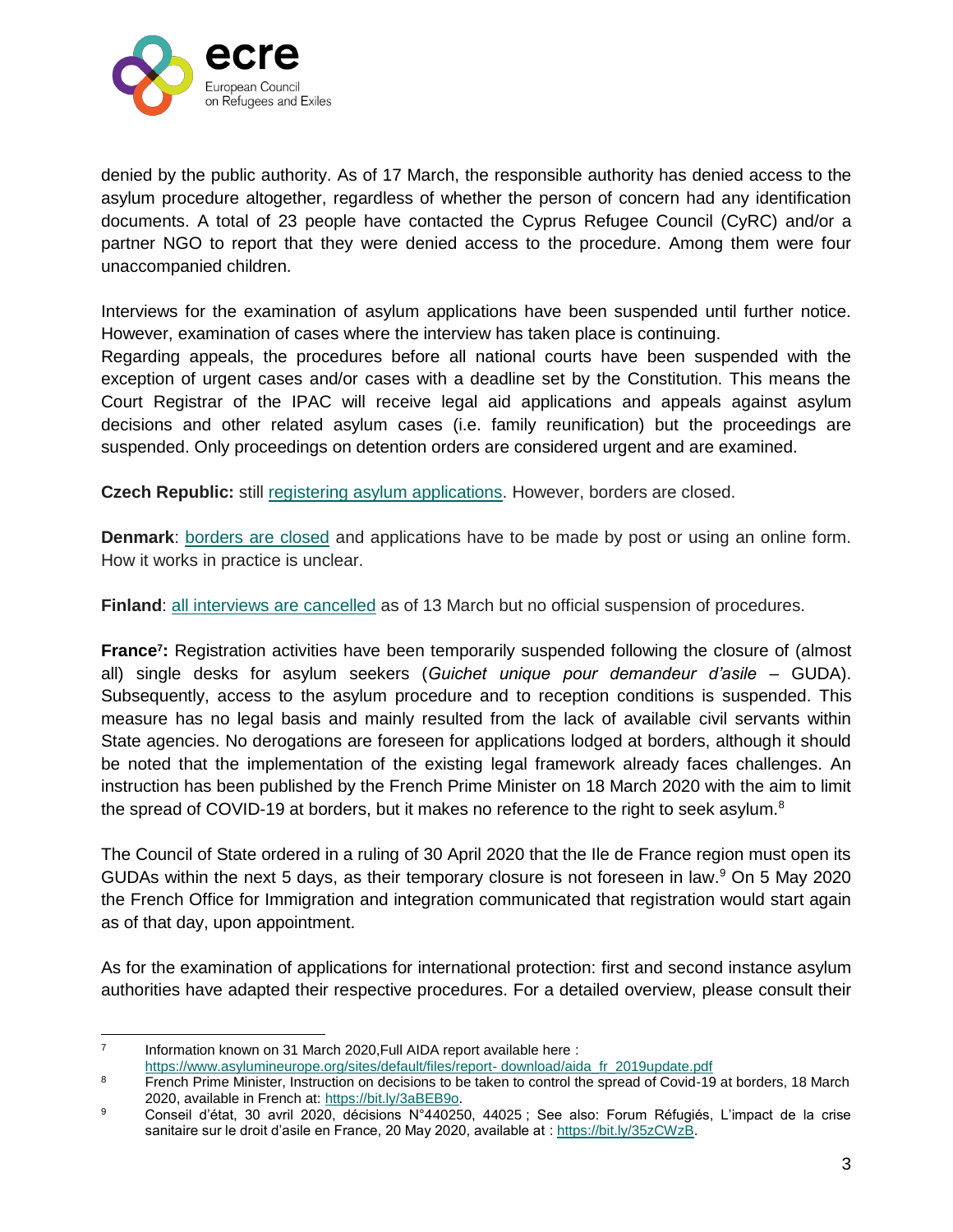

websites: OFPRA:<https://bit.ly/39ym4K2> and CNDA:<http://www.cnda.fr/>

It should be further noted that the declaration of a state of health emergency has enabled the suspension of time limits for appeals in many areas, including appeals against decisions taken by the determining authority (i.e. appeals in front of the CNDA and/or other appeals).

**Germany:** The Federal Office for Migration and Refugees has changed its policy of accepting applications in person in order to comply with the need to avoid contact, and is only accepting applications in writing. A prerequisite for applying by means of a "form application" is that applicants must have registered in an initial reception facility of the Federal Länder, where a proof of arrival (Ankunftsnachweis – AKN) is also issued. The "form application" is then completed, signed by the applicant in person, and then sent to the Federal Office, together with a copy of the proof of arrival. Once it has arrived, the Federal Office issues permissions to reside (Aufenthaltsgestattungen), and sends them to the applicant together with written instructions on the asylum procedure. The Federal Office is concentrating its asylum efforts on taking decisions, if possible without conducting interviews. Interviews are still also being held in special cases, particularly those relating to security. Mobile teams are being deployed for this purpose. The asylum procedure counseling by the Federal Office for Migration and Refugees has been temporarily suspended.<sup>10</sup>

**Greece:** Access to asylum has been affected by the suspension of the Greek Asylum Service's activities due to COVID-19 measures, which will be in place at least until 10 April. This measure affects every asylum applicant in Greece and is different to the emergency act suspending the submission of asylum applications for people arriving in the period between 1-31 March. The latter was related to the increase in arrivals and was adopted before the coronavirus crisis.

*JRS Europe:* Applicants' cards and residence permits that are due to expire will remain valid. Examination of pending cases continue.

**Hungary**: [State of emergency](https://www.euronews.com/2020/03/03/orban-uses-coronavirus-as-excuse-to-suspend-asylum-rights-in-hungary) due to COVID-19 with the right to apply for asylum suspended. *JRS Europe:* suspension of entries into transit zones as of the start of March. This effectively means that access to asylum is suspended until further notice as applications can only be made in transit zones.

**Italy:** no official suspension of asylum registrations but in practise Questor (offices of public security) are all closed. The Italian government [informed t](https://www.maltatoday.com.mt/news/national/101526/malta_tells_germany_it_will_refuse_disembarkation_to_rescued_seaeye_migrants#.XoxPAogzbIV)he German foreign ministry that due to COVID-19 it will not allow disembarkation of migrants rescued by German Search and Rescue NGOs, even if other Member States accept relocation.

*JRS Europe:* It has been announced that administrative procedures for renewals of residence permits are suspended, as well as measures in relation to judicial activity including limiting access

 $10<sub>1</sub>$ For more information and latest update please consult the website of Federal Office for Migration and refugees, at :<https://www.bamf.de/EN/Themen/AsylFluechtlingsschutz/asylfluechtlingsschutz-node.html>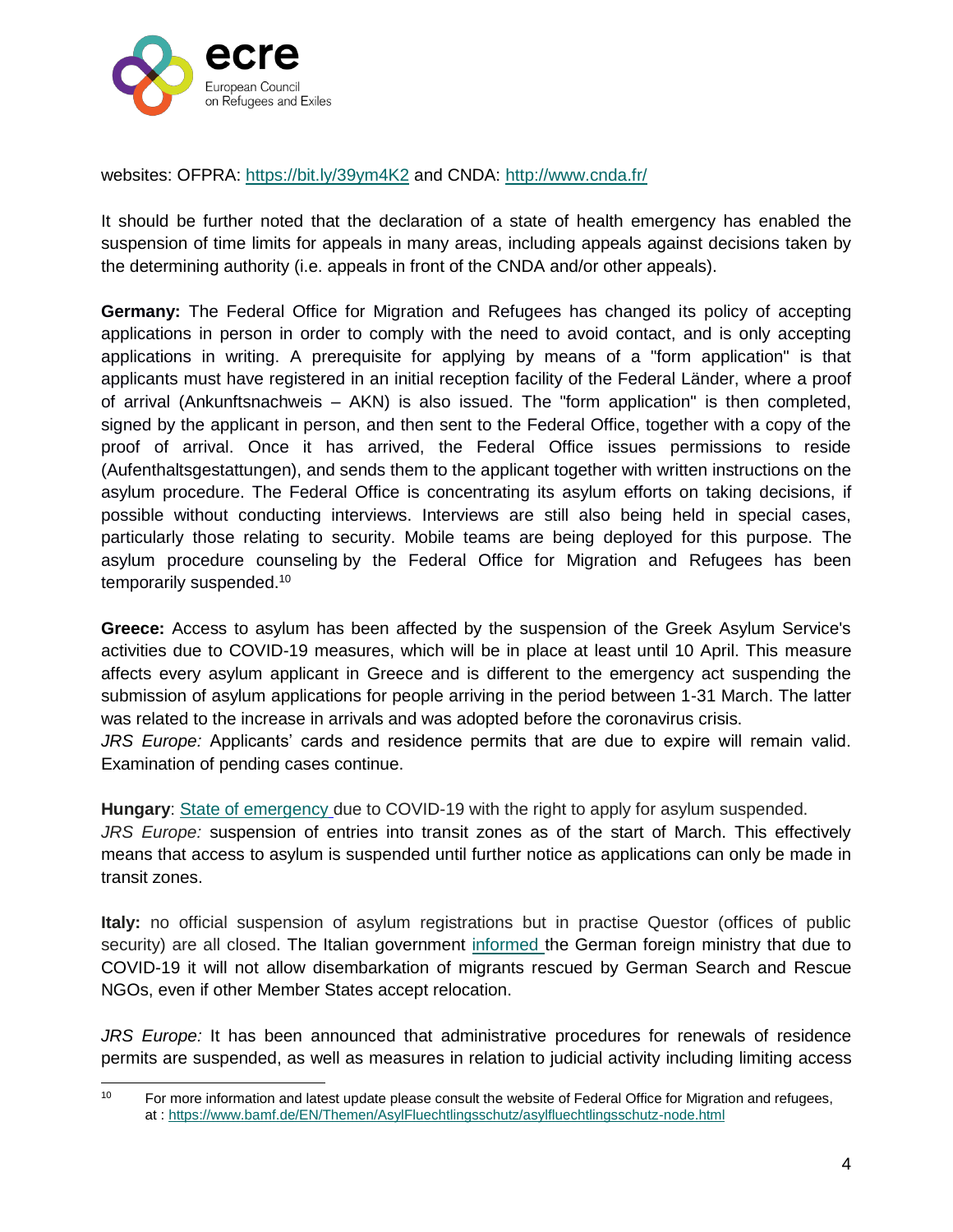

 $\overline{a}$ 

to judicial offices and suspending hearings except in certain circumstances.

**Ireland**: [interviews are suspended,](http://www.inis.gov.ie/) however applications can still be made as usual at the International Protection Office.

*JRS Europe:* the COVID-19 outbreak has not reduced the number of persons seeking international protection in the State. However, these applicants are being registered with minimal interaction with decision-making bodies and no substantive interviews are being undertaken.

The system is in a holding pattern whereby the issuance/renewal of identity cards, scheduling of interviews, dates for submission of case paperwork and execution of deportation orders etc. are all impacted. If Deportation Orders are issued there will a longer time than usual to respond.

**Malta:** The Maltese government [informed t](https://www.maltatoday.com.mt/news/national/101526/malta_tells_germany_it_will_refuse_disembarkation_to_rescued_seaeye_migrants#.XoxPAogzbIV)he German foreign ministry that due to COVID-19 it will not allow disembarkation of migrants rescued by German Search and Rescue NGOs, even if other MS accept relocation. On 9 April 2020 the Maltese authorities issued a statement that in light of COVID-19 and the logistical and structural problems for health services associated therewith, Malta could no longer "guarantee the rescue of prohibited immigrants on board of any boats, ships or other vessels, nor to ensure the availability of a "safe place" on Maltese territory to any persons rescued at sea." With this statement, Malta has effectively shut its sea borders to those who arrive by sea and are in need of international protection.<sup>11</sup> On 15 April 2020, the International Organization for Migration (IOM) confirmed that five people were found dead in a boat left stranded in Maltese waters, with survivors saying that another seven people were missing and presumed dead. The boat had been left floating in Malta's Search and Rescue (SAR) zone for several days before it was intercepted by a commercial vessel on 14 April 2020 and handed over to the Libyan coast guards. IOM said that survivors were then placed in detention in Tripoli.<sup>12</sup> The news sparked outrage among the NGO community which expressed their anger over the deaths of migrants and the illegal push-back of the survivors to Libya. Healthcare professionals also reacted pointing out that allowing people to die in the name of public health was contradictory.<sup>13</sup> The Government reiterated and justified its decision to close its port and claimed that Malta followed the established coordination procedure when the boat entered Malta's SAR zone.<sup>14</sup>

*JRS Europe:* The doors are closed – people cannot renew documents, but the Office of the Refugee Commissioner in Malta will confirm status to other relevant authorities if required. Registration of new asylum applications can be done by phone and/or email. All communication is by phone and/or email.

**Netherlands:** [the asylum procedure](https://www.asylumineurope.org/sites/default/files/report-download/aida_nl_2019update.pdf) was suspended initially up to and including 6 April, the

<sup>11</sup> Times, of Malta, 'Malta says it will not accept any more migrants, because of COVID-19', 9 April 2010, available at: [https://bit.ly/3eHqC4y.](https://bit.ly/3eHqC4y)

<sup>&</sup>lt;sup>12</sup> Independent Malta, 'Migrants taken back to Libya; five dead bodies recovered from sea', 15 April 2010, available at: [https://bit.ly/2RPjB7U.](https://bit.ly/2RPjB7U)

<sup>13</sup> Times of Malta, 'Five migrants found dead in boat stranded in Maltese waters', 15 April 2020, available at: [https://bit.ly/2XKLyRX.](https://bit.ly/2XKLyRX) 

<sup>14</sup> Statement by the Government of Malta, 15 April 2020, available at: https://bit.ly/2XLKBsx.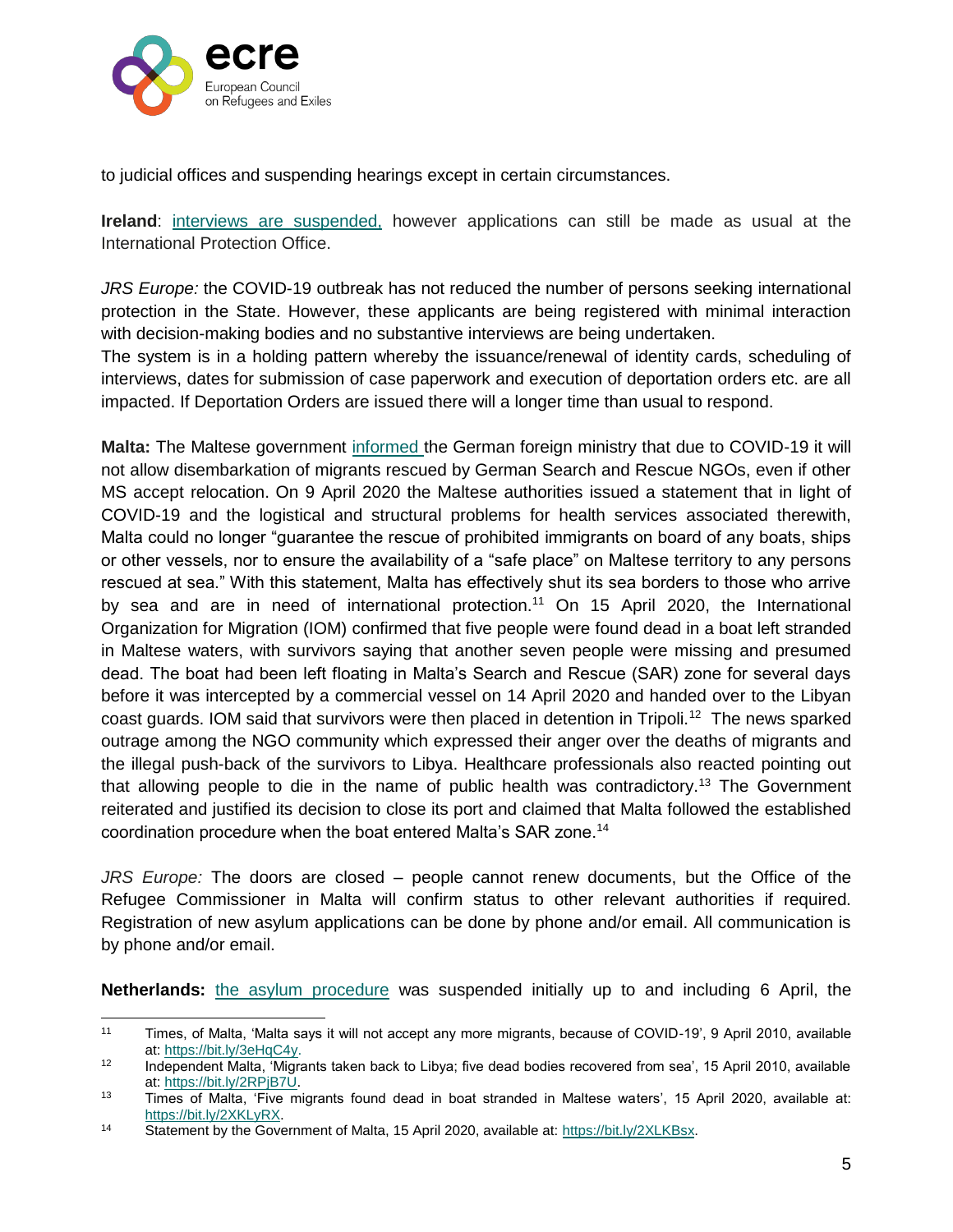

registration of third-country nationals has been limited to the of taking fingerprints and on that basis searching the Dutch and European systems, frisking, searching luggage and taking possession of documents. Asylum seekers can register at the application centre in Ter Apel. But they cannot yet officially apply for asylum. These measure still occur (5 May 2020) on the governments website.

The IND is postponing all steps in the asylum procedure. There will only be a medical check-up and short registration by the Aliens Police Department, Identification and Human Trafficking (AVIM). For example, asylum seekers will have their fingerprints taken and will receive an aliens number. After registration, asylum seekers can be housed in emergency accommodation at Zoutkamp. When the temporary measures are over, they can still officially apply for asylum. The IND has also temporarily suspended pending asylum procedures.

The IND is temporary postponing all interviews. This is because interviews are usually in small rooms and often take a long time. This makes it difficult to follow the RIVM's measures, such as keeping a distance. Asylum seekers who had an interview scheduled have already received a letter from the IND. The letter advises that they will receive a new invitation for an interview. The IND started a test to do remote interviews. This happens through a video connection, where everyone is at their own location. For the latest update on COVID-19 related measures consult the [Dutch](https://ind.nl/en/Pages/Coronavirus.aspx) [Immigration and Naturalisation Service.](https://ind.nl/en/Pages/Coronavirus.aspx)

**North Macedonia:** *JRS Europe:* the right to apply for asylum is officially not suspended but the reception centre has not been accepting new asylum seekers. Borders officially closed.

**Poland**: [Office for Foreigners i](https://udsc.gov.pl/en/suspension-of-direct-customer-service/)s closed and has suspended all direct contact. Applications for the legalisation of stay must be submitted by post. Practicalities of applying by post remain unclear however. Applicants for international protection staying in reception centres are able to lodge subsequent applications. There is no clear instruction, however, as regards applications lodged by other applicants living in Poland. Difficulties in lodging asylum applications at the border, and especially at the border crossing point in Terespol, have been reported. Only one application was lodged at the border between 14 and 31 March 2020. Negative in-merit asylum decisions are currently not being issued as the special law on COVID-19 foresees that no decisions may be issued in administrative proceedings.

**Romania:** The border guard agency has been reinforced, with the measures tightened to prevent "illegal" migration. The president declared the state of emergency and the government (the Ministry of Internal Affairs) issued military ordinances determining the emergency measures. On 21 March 2020, the Military Ordinance no. 2/21.03.2020 was adopted, which established, among other things, temporary limitation of entry in Romania of third-country nationals and stateless persons making non-essential travels.

During the state of emergency all activities of the Registry are suspended, with the exception of those activities related to applications for international protection and applications for access to a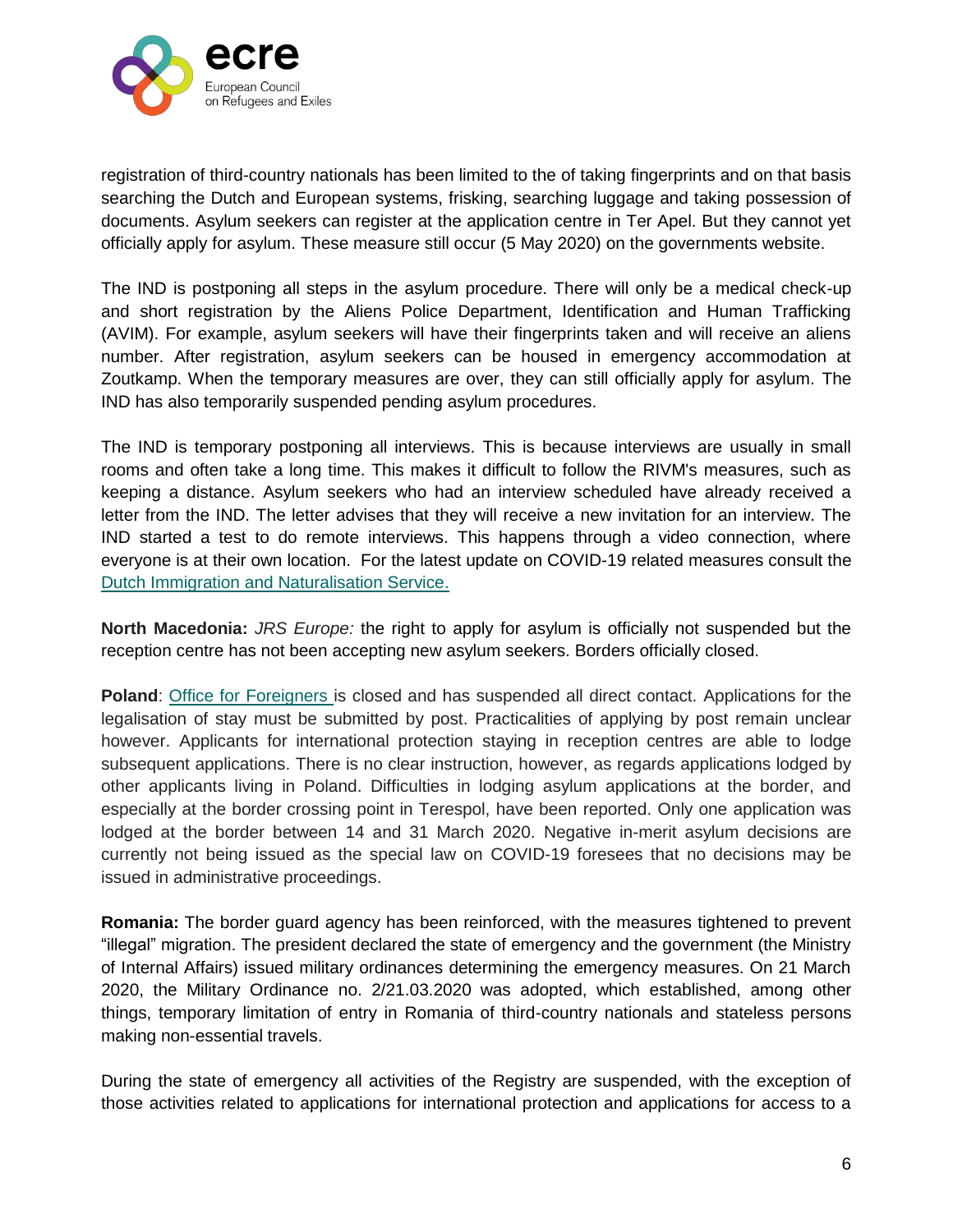

new asylum procedure. Consequently, examples<sup>15</sup> of applications and requests that shall not be received include: requests for issuing travel documents for beneficiaries of a form of international protection; requests for issuing of residence permits for beneficiaries of a form of international protection; requests for the return of the national passports from the personal file; requests for the release of some copies of documents / documents from the personal file; applications for obtaining the right of long-term residence; Requests for rectifying of personal data of the beneficiaries of international protection.

If the residence permits / travel documents issued for the beneficiaries of a form of international protection expire during the state of emergency, their validity will be automatically extended until the end of this situation, without requiring that persons concerned submit a request in this regard at the counters (Registry) of the regional centres.

**Serbia:** no actions that require collection of biometric data will be carried out in this period, meaning no one can declare their intention to seek asylum as they cannot be registered.

**Slovenia:** Act on Provisional Measures for Judicial, Administrative and other Public Matters to cope with the spread of infectious disease SARS-CoV-2 (COVID-19) could potentially be interpreted to mean that asylum procedures are not urgent. This would result in a suspension of asylum requests, submissions, interviews and decisions on family reunification. The Slovenian Government also tried to activate Article 37.a of the Defence Act which would give additional power to the Slovenian Army in relation to border management however the parliament rejected the proposal.

In relation to the return procedure based on the Readmission Agreement with Croatia, all individuals must be tested for COVID-19 in order to be returned. If they are not, the Croatian police will not accept them.

**Spain:** On 16 March 2020, the Office of Asylum and Refuge (OAR) took the decision to suspend all second interviews, while interviews with the Social Work Units (UTS) are carried out by phone.<sup>16</sup> Decisions on applications for international protection are still being issued, while Dublin transfers have been *de facto* suspended.

A significant decrease in the number of arrivals and applications for international protection has been recorded since the declaration of the State of Alarm.

*JRS Europe*: Morocco has closed the border with Spain so returns are not possible. Schengen internal border controls re-established – the possibility to return people entering irregularly at the [borders confirmed](https://www.boe.es/boe/dias/2020/03/18/pdfs/BOE-A-2020-3825.pdf) (with exceptions based on humanitarian reasons).

**Sweden**: [asylum applications](http://www.government.se/) can still be made, and asylum seekers arriving at the border will still be registered and allowed to enter.

 $\overline{a}$ 

<sup>15</sup> IGI-DAI, COVID-19, News, available in English at : https://bit.ly/3bynRAm.

<sup>16</sup> OAR, *Important notification*, March 2020, available in Spanish at: [https://cutt.ly/gtU1eKT.](https://cutt.ly/gtU1eKT)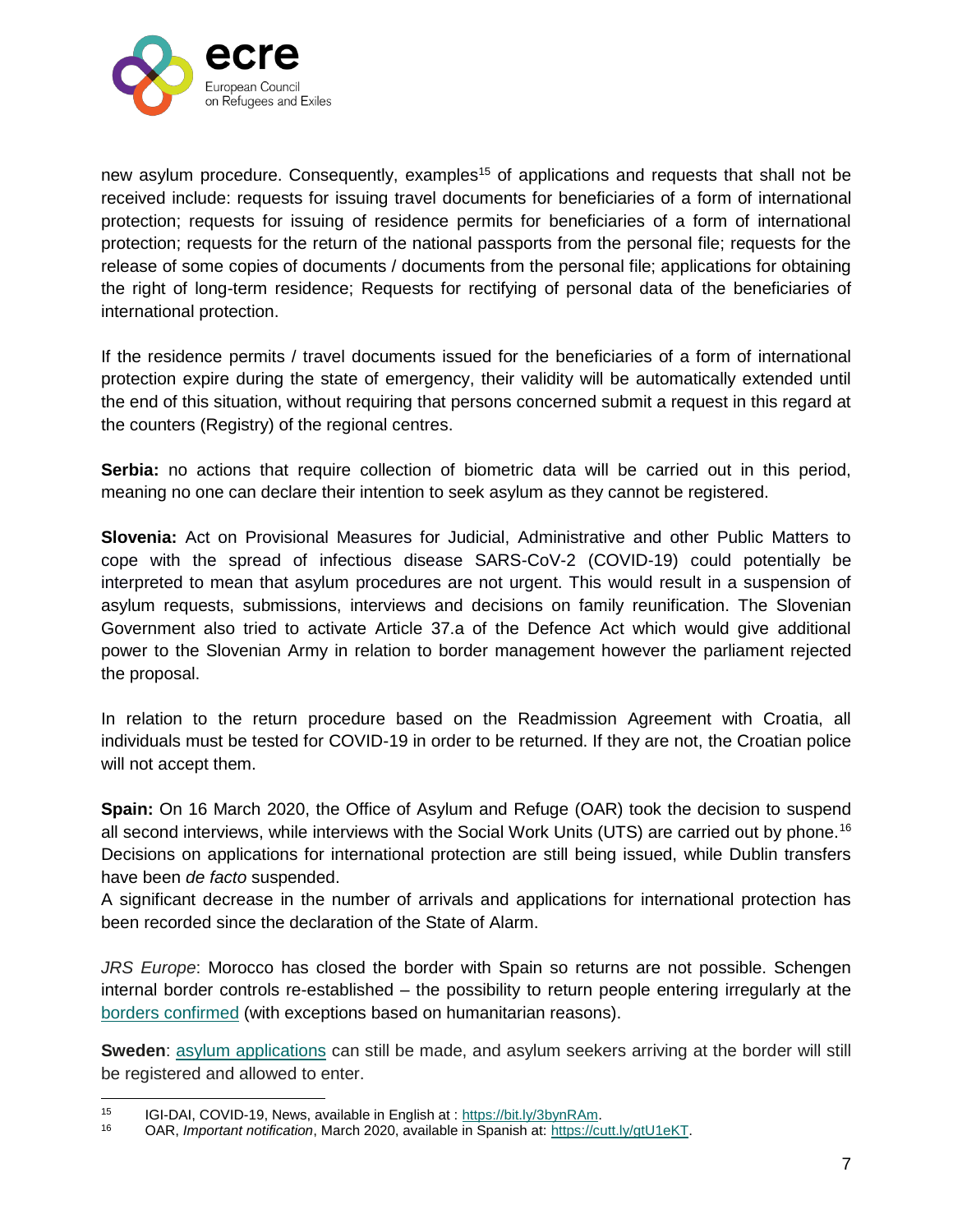

**Switzerland:** [the Swiss Government introduced](https://www.ejpd.admin.ch/ejpd/fr/home/aktuell/news/2020/2020-03-130.html) border controls and an entry-ban for all people coming from Italy, France, Germany, Austria and Spain as well as from all non-Schengen countries. These bans also apply to asylum seekers. According to the Swiss government it would not be justified to exempt asylum-seekers from the entry restrictions imposed on grounds of public health given that they can submit their applications in other Schengen countries and do not have to cross the border to seek asylum. Asylum seekers already in Switzerland can still apply for asylum. In addition, the government suspended the issuing of Schengen visas and national visas for third country nationals for an initial period of 90 days. This means that entry into Switzerland is now only possible in exceptional cases.

Continuation of asylum procedures: The authorities have made adjustments to the organisation of the rooms and the number of persons attending the interviews in order to comply with the guidelines established by the Federal Office of Public Health. If legal representatives cannot attend an interview due to the health situation, it nevertheless has valid legal effect and notification of a negative decision can be made directly to the applicant. Under the accelerated procedure, the time limit for appeal has been extended from 7 to 30 days.

**UK**: see comprehensive information on the British Refugee Council [website.](https://www.refugeecouncil.org.uk/latest/news/changes-to-home-office-asylum-resettlement-policy-and-practice-in-response-to-covid-19/) Additional temporary intake units (for preliminary screening) have been created across the country. Substantive interviews have been suspended with alternative methods to carry them out, such as video links, under exploration.

Asylum decisions continue to be made and served where there is enough information to do so. Where there are safeguarding concerns and vulnerabilities, decisions are on hold. A process is in place to serve [decisions by email.](https://ilpa.org.uk/) No face-to-face appeal hearings are taking place. Further submissions can be submitted by post and by email. Statelessness applications are being accepted as usual after a short interruption.

Family reunion and resettlement processes are on hold due to visa and travel restrictions.

## **ACCESS TO HEALTH CARE/PUBLIC SERVICES:**

Measures have been introduced to reduce risks of contagion with COVID19. According to UNHCR:

"Mandatory quarantine at the border is in place for new arrivals in many European States, including **Croatia, Czech Republic, Greece, Ireland, Italy, Malta, Moldova, Poland, Serbia and Slovenia**. In Denmark, quarantine is only applied when medically indicated."

Many states have introduced measures to limit transmission in reception centres, including guidelines, social distancing, reducing occupancy and separating at risk persons.<sup>17</sup>

 $17$ <sup>17</sup> UNHCR Practical Recommendations and Good Practice to Address Protection Concerns in the Context of the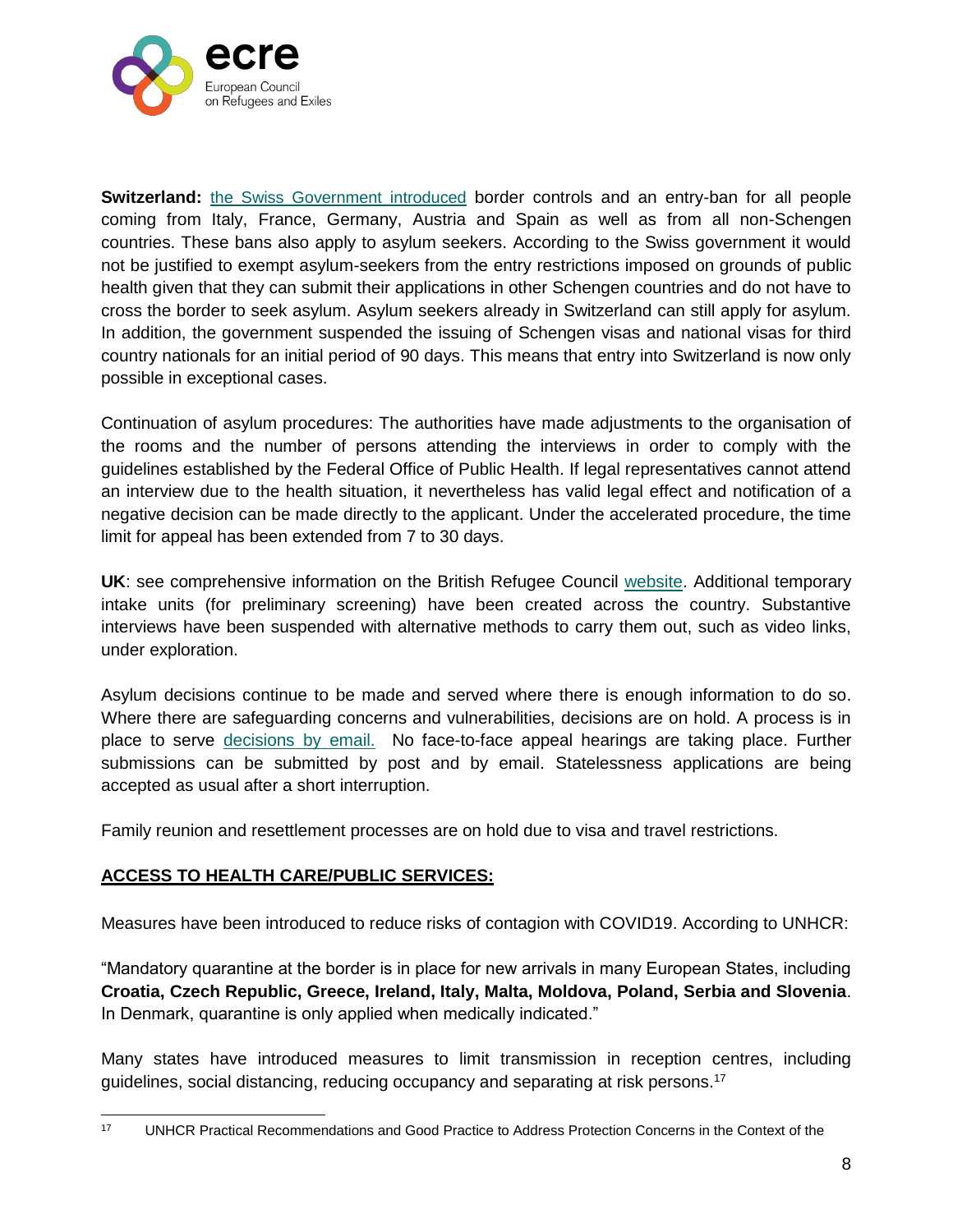

**Czech Republic:** the coverage of medical care for foreigners with commercial insurance (or uninsured) is not clear, as authorities have not issued any statement. Civil society organisations working on migration are preparing a statement for the ministry of health to request public health commitment (this does not regard asylum seekers and beneficiaries of international protection).

**Greece:** a [new, temporary health number](https://twitter.com/rspaegean/status/1245283562657546240) will be given to all asylum seekers to ensure free public healthcare to asylum-seekers who arrived in Greece since July when the new government halted the granting of social security numbers.

#### **Luxembourg:**

 $\overline{a}$ 

*JRS Europe:* An official message from the Immigration department states that all short-term stay permits are extended for the duration of the health crisis, including those for asylum seekers.

**Portugal:** [measures](https://www.ecre.org/portugal-covid-19-measure-services-ensured-for-people-with-pending-applications-for-asylum-or-regularisation/) to ensure the right to health and public service for people with pending residence applications, such as asylum applications or people having applied for regularisation.

**Turkey:** The Ministry of Family, Labour and Social Services sent instructions to the 81 provincial directorates that documents for Disabled People who receive Disability Benefits and Benefits from Home Care Assistance that expired on 1 January 2020 would be valid until the end of May. <sup>18</sup> While health insurance will not be automatically reactivated for those who do not have any, due to the current situation, emergency health services related to COVID-19 should be accessible for Turkish and foreign nationals regardless of the health insurance situation. Presidential Decision number 2399 from 13 April 2020 guarantees that everyone, regardless of whether they have social security or insurance, can access personal protective materials, diagnostic tests and drug treatment free of charge. There have been some problems due to the lack of a written regulation about how to register unregistered / undocumented immigrants who do not benefit from general health insurance in the system and it is unclear at time of writing if hospitalization is covered.<sup>19</sup>

**UK:** court proceedings to evict tenants are suspended for the duration of the crisis; tenants must receive three months' notice before the process to evict is launched. All rough sleepers should be provided with housing by local authorities. Background checks linked to the right to rent have been loosened, with the original documents no longer required. Right to work checks also no longer require sight of originals of documents. Asylum seekers who are in the categories of people vulnerable to the virus are entitled to additional medical support.

## **RECEPTION CONDITIONS AND INTEGRATION:**

**Austria:** housing is becoming an issue for those groups who are meant to leave reception centres

COVID-19 Pandemic:<https://data2.unhcr.org/en/documents/details/75453>

<sup>18</sup> See UNHCR Turkey, help section on the Coronavirus measures in Turkey, available at: [https://bit.ly/2RCEbsa.](https://bit.ly/2RCEbsa)<br>19 Dublic Health Professionals Association, Pandemi Sürecinde Görmenler ve Mültecilerle İlgili Durum, 15 April

<sup>19</sup> Public Health Professionals Association, Pandemi Sürecinde Göçmenler ve Mültecilerle İlgili Durum, 15 April 2020, available in Turkish at: [https://bit.ly/34MbXjI.](https://bit.ly/34MbXjI)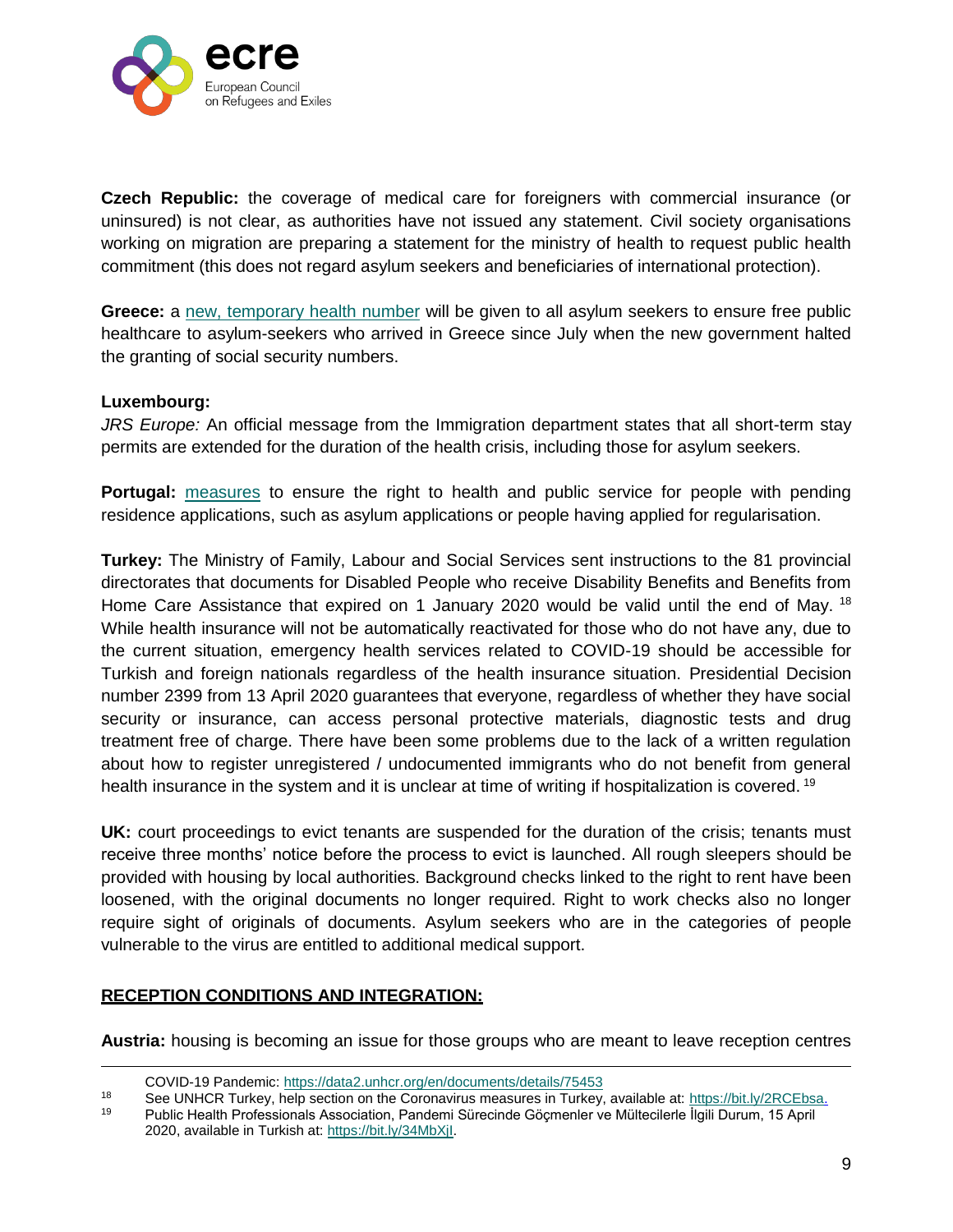

or institutionalised housing and cannot do so due to COVID-19 such as unaccompanied minors aging out and refugees from four months after being granted asylum status. The returnees centre located in the Alps closed due to COVID-19 risks.

**Belgium:** Following the closure of the arrival centres for newly arriving asylum seekers, the access to reception conditions was also suspended. The Immigration Office admitted that no measures have been taken to prevent a situation in which asylum-seekers with no housing arrangements would end up homeless and destitute. Since 3 April 2020 applicants can register online in order to obtain an appointment. A reception place will be assigned following the appointment. The authorities communicated that priority will be given to vulnerable persons, e.g. families with children, unaccompanied minors, and persons with medical problems.<sup>20</sup>

**Bosnia-Herzegovina**: In BiH the Council of Ministers restricted the free movement of foreigners "in order to minimize the consequences and prevent the spread of coronavirus". The decision applies to "persons without identification documents, who indicated their intention to apply for asylum and have a valid certificate of their intent or who applied for asylum in BiH". Under the decision they are not allowed to leave reception centres.

**Croatia:** Access to reception centres of applicants of international protection in Zagreb and Kutina is temporarily restricted, with the exception of persons who ensure the normal functioning of the facilities.<sup>21</sup> According to information provided by the Initiative Welcome, applicants are not allowed to leave the reception centres, while civil society organisations had to stop their activities in the centres. Only staff of the Croatian Red Cross and Médecins du Monde (Doctors of the World - MdM) can access the facilities.<sup>22</sup>Applicants accommodated in the reception centres have received information about COVID-19 and the measures that need to be taken to prevent its further spread. Leaflets with instructions from the Croatian Institute of Public Health were translated into different languages and posted in visible places in the facilities to raise awareness on the importance of prevention and self-isolation. A doctor is present in the Reception Centre every day and applicants are under the constant supervision of medical staff.

**Cyprus:** Material reception conditions continue to be provided for asylum seekers that were already receiving these. The instructions for recent arrivals are that they will submit the application along with the relevant documentation (unemployment certificate by the Labour Office, a contract of rent) at the entrance of the Social Welfare Services' (SWS) building. This will be problematic in practice, however. For first time registration, the applicant needs to be present in the Labour Office in order to receive the unemployment certificate. Currently, the Labour Office is not accepting persons which effectively means that new arrivals who wish to register as unemployed cannot do so and subsequently cannot access material reception conditions. For other persons renewing

<sup>20</sup> Immigration Office, Application for International protection: obligation to make an appointment at the Registration center 'Klein Kasteeltje', 3 April 2020, available at: https://bit.ly/2xL5AB3.

<sup>21</sup> Ministry of Interior, 'Applicants for International Protection in the Republic of Croatia are not infected with the coronavirus', 18 march 2020, available in Croatian at: [https://bit.ly/2wFwry2.](https://bit.ly/2wFwry2)

<sup>22</sup> Information provided by Initiative Welcome on 20 March 2020.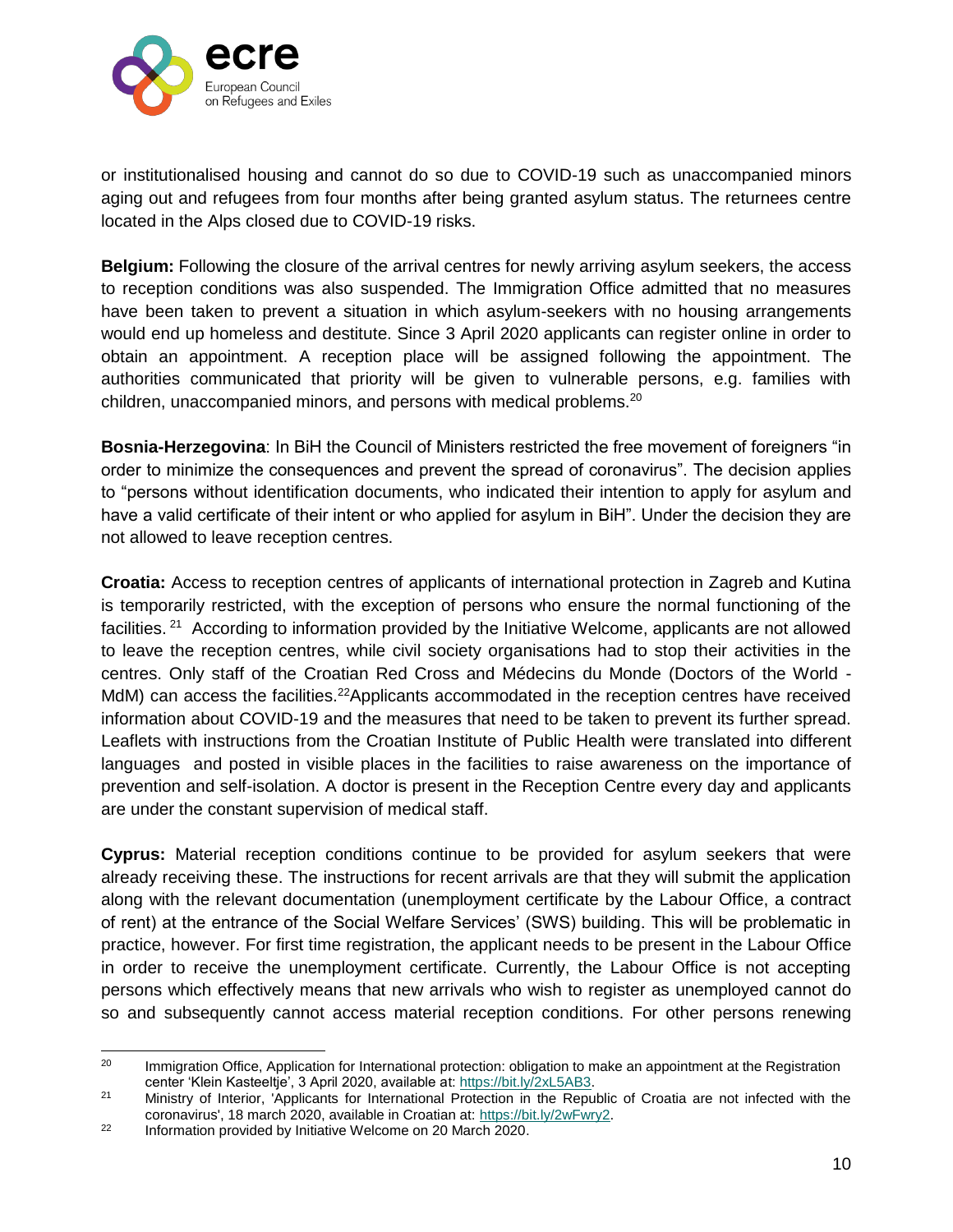

their unemployment certificate, this will be done automatically without presence in the office being a prerequisite. The process has been amended for nationals who wish to register and the interested applicant is required to send an e-mail to the staff of the Labour Office with their request and contact details and the registration will take place via telephone.

Regarding persons exiting the First Registry Reception Centre in Kokkinotrimithia, and despite the fact that the SWS is receiving applications for material reception conditions, these persons are not directed to the SWS to request social assistance. Given that people cannot register as unemployed, which is a prerequisite, it effectively means that they do not have access to material reception conditions either.

Following a ministerial order for hotels to close down, information had circulated amongst asylum seekers hosted in hotels that they would have to evacuate the hotel or hostel. Asylum seekers were informed that they were required to evacuate the hotels by Saturday 21 March 2020. This has, however, been prolonged but no information has been provided until when this will remain the case. In respect of homeless asylum seekers and undocumented persons, which includes persons that have recently arrived and were not given access to asylum procedures, no measures have been taken to provide accommodation even in cases where persons are reporting Coivd-19 symptoms.

**Czech Republic:** risk of foreigners losing their jobs. At the same time, many sectors expect labour force shortages due to the lack of cross-border workers (primarily from Poland). The Czech government has modified work permits to allow those who hold a single work permit visa to change their contract and employer without risking ejection. There is exceptional rapid implementation for sectors affected by the emergency. EU-funded projects are not running; the extension of projects is desirable.

**France:** Asylum application certificates have been extended for three months, thus ensuring access to reception conditions during that time. Reception centres have been instructed to not remove asylum seekers that are currently being accommodated, including rejected-asylum seekers and beneficiaries of international protection. Asylum seekers who registered their application for international protection prior to the closure of GUDAs are being accommodated gradually by the OFII in the remaining reception places. The remaining reception capacity amounts to 3% to 5%. Asylum seekers who are not provided accommodation may resort to emergency accommodation which are currently being established in accordance with the Ministry for Territorial Cohesion.<sup>23</sup> (see this press release of 30 March).

Refugees who graduated outside Europe and worked as a physician or pharmacist before reaching Europe have been granted the right to work as doctors and to be recruited by the French public health system. This act was implemented by the French government also covering refugees whose

 $\frac{1}{23}$  Ministry of Territorial Cohesion and Relations with Local and Regional Authorities, 'Covid-19: More than 5,000 additional hotel places mobilised for homeless persons and 40 medical accommodation sites opened in France', 30 March 2020, available in French at: [https://bit.ly/2xIA3je.](https://bit.ly/2xIA3je)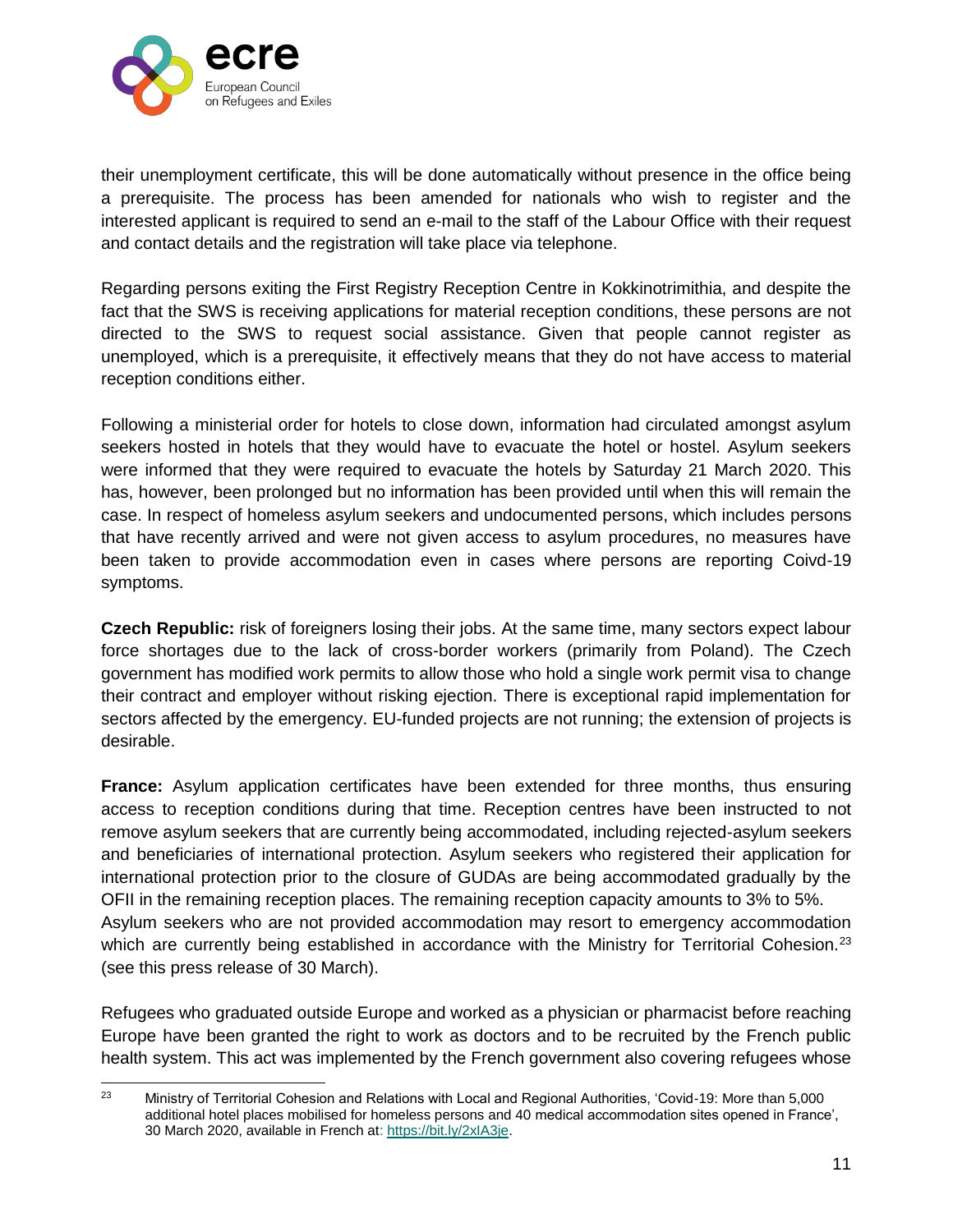

certificates are not recognised. Figures are yet to be published (it is A French department close to Paris experiencing strong labour shortage in agriculture has allowed asylum seekers to work in the agricultural sector. Around 50 persons agreed to work and volunteer planting and harvesting fields. Similar provisions could be open for other sectors experiencing labour shortages (usually, asylum seekers cannot access employment before 6 months in the procedure).

**Greece:** Overcrowding of islands hotspots: UNCHR list of "most vulnerable" cases to be brought to mainland covers 1000 people (out of 37,000). Based on earlier agreement brokered by the European Commission and supported originally by seven Member States, 1600 unaccompanied children are to be relocated from Greek hotspots on the islands. Luxembourg and Germany are the first countries to receive relocated children.

People arriving on the islands cannot access hotspots. Municipalities are not offering hotels or alternative temporary accommodation.

Some integration programmes in the mainland have been suspended. Possible continuation of some programmes (job counselling, psychological support, legal counselling) potentially delivered online but it will take time to implement. People in mainland camps where COVID-19 cases have occurred are being locked in, and are unable to buy what they need to live and to go to work (those employed were mainly working in the informal economy. People are being fined, including homeless asylum seekers, for being out in the streets.

Providing material for children who used to go to school is a challenge for NGOs trying to prepare printouts and tablets in the camps. Money allowances are also suspended and camps will not be equipped with ATMs.

The UNHCR accommodation programme for housing of refugees – that normally would provide support for only a limited number of months – is now frozen (extended) until the end of May, to prevent evictions from the programme's flats before the end of the containment crisis.

**Hungary:** direct NGO assistance in the few camps open in Hungary is suspended due to COVID-19 risks. NGOs maintain contact with asylum seekers by phone. There are fewer social workers and asylum seekers have limited access to computers rooms so planning is difficult.

People granted international protection are losing their jobs, as low-skilled positions are disappearing due to the confinement. With no government housing support in place, this may drive people into homelessness and destitution.

**Italy:** housing is a pre-existing problem in Italy which is being exacerbated. After six months in a reception centre, refugees are excluded from the social system. Homelessness is increasing with very poor conditions in shelters. A few people are hosted by family members and Italian friends, but in very difficult conditions.

**Netherlands:** [Opening of emergency accommodation:](https://www.asylumineurope.org/sites/default/files/report-download/aida_nl_2019update.pdf) After registration, third-country nationals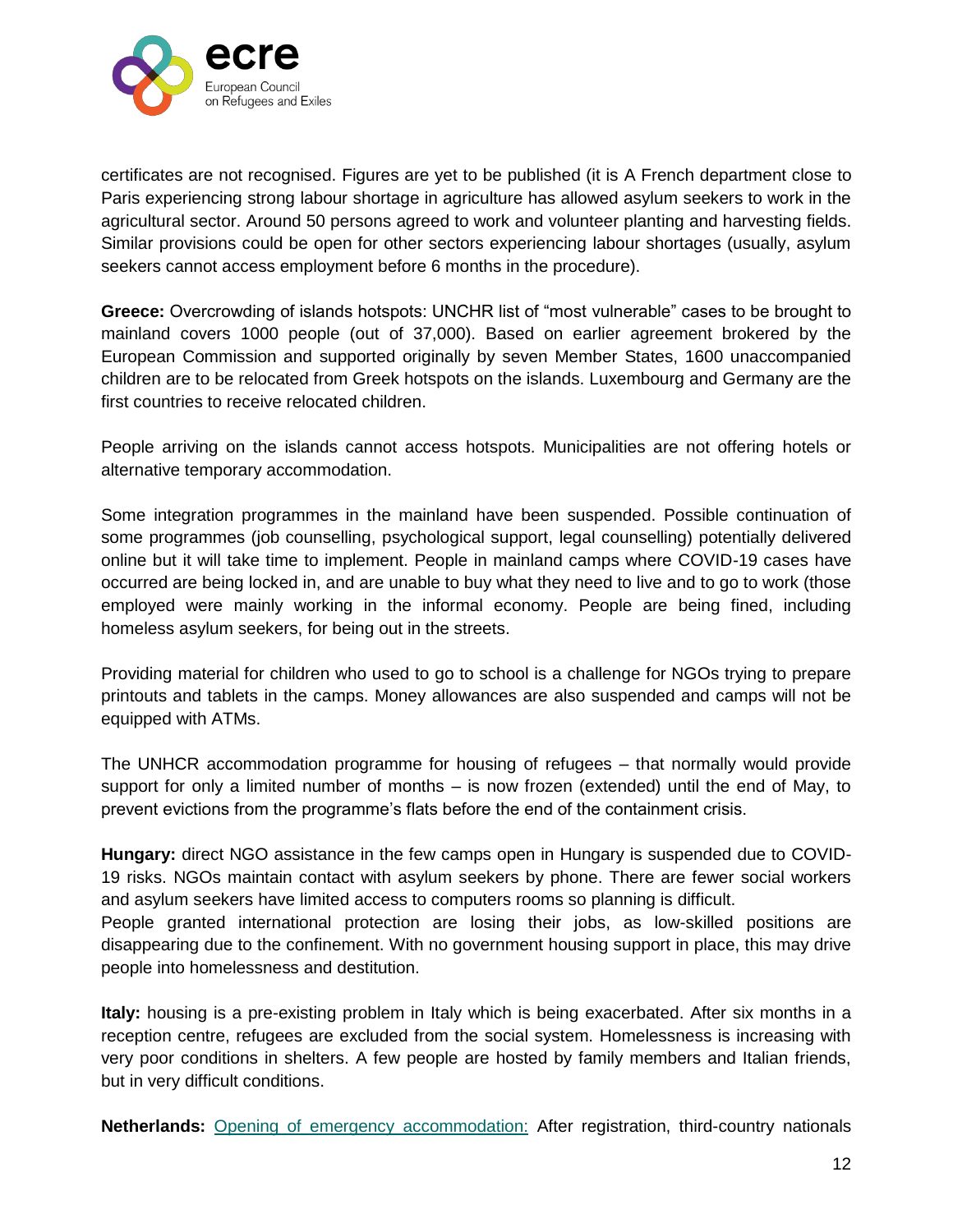

are taken by bus to emergency accommodation. To avoid risk, people are not free to leave this place. Care and support are organised at the location itself. Departure from the place takes place with escort. For the latest update on COVID-19 related measures consult the [Dutch](https://ind.nl/en/Pages/Coronavirus.aspx) [Immigration](https://ind.nl/en/Pages/Coronavirus.aspx)  [and Naturalisation Service.](https://ind.nl/en/Pages/Coronavirus.aspx)

**Poland:** Many asylum seekers and beneficiaries of international protection lost their job following the outbreak, thus adding obstacles in securing housing and paying rents. Issues relating to the access to education have also been reported, as children can hardly access online lessons because they do not possess computers and other necessary tools.

**Portugal:** concerns have arisen regarding the lump sum payments for refugees who have been resettled. The programme, almost entirely financed through AMIF lump sum provisions, offers support for 18 months (accommodation, material and financial aid, trainings and preparation for employment and education). The expenses for the project are eligible for only 18 months, however, despite the fact that programmes are not running, the timespan for this integration support has not been extended, leaving beneficiaries without support prematurely.

**Serbia:** Serbian authorities have locked down all asylum and reception centers, with increased security measures so that no one can leave. They have made efforts to move all people found outside reception centers into these facilities. All personal documents have been declared valid until the end of the state of emergency even if expired.

**Spain:** On 19 March 2020, the Directorate-General for Inclusion and Humanitarian Assistance (DGIAH) adopted several instructions on the management of the reception system, which are available in Spanish at: [https://cutt.ly/vtUC8eQ.](https://cutt.ly/vtUC8eQ)

**Switzerland:** Opening of emergency accommodation: In order to relieve congestion in other federal accommodation facilities and increase the number of places available, the Federal Asylum Centre in Muttenz (canton of Basel) has been temporarily reopened.

**Turkey:** Information resources on Coronavirus such as how to look after your health, government measures on curfews and travel restrictions, and how to access government assistance, are available in Turkish, Arabic, English, Farsi, for example by SGDD-ASAM.<sup>24</sup> There have been measures taken to ensure social distancing in areas where large numbers of people are living together, for example, in the Osmaniye camp for Syrian refugees and in accommodation for agricultural workers, that often include refugees. <sup>25</sup>

**UK:** No evictions from asylum accommodation will take place during the crisis and financial support will continue. Free school meals for children will be provided for the duration of the crisis. Some loosening of the requirements for appeals against decisions to deny material support. Reporting to immigration

 $24$ 24 Available at:  $\frac{http://bit.ly/2wDx2jQ.}{http://bit.ly/2wDx2jQ.}$ 

<sup>25</sup> Public Health Professionals Association, Pandemi Sürecinde Göçmenler ve Mültecilerle İlgili Durum, 15 April 2020, available in Turkish at: [https://bit.ly/34MbXjI.](https://bit.ly/34MbXjI)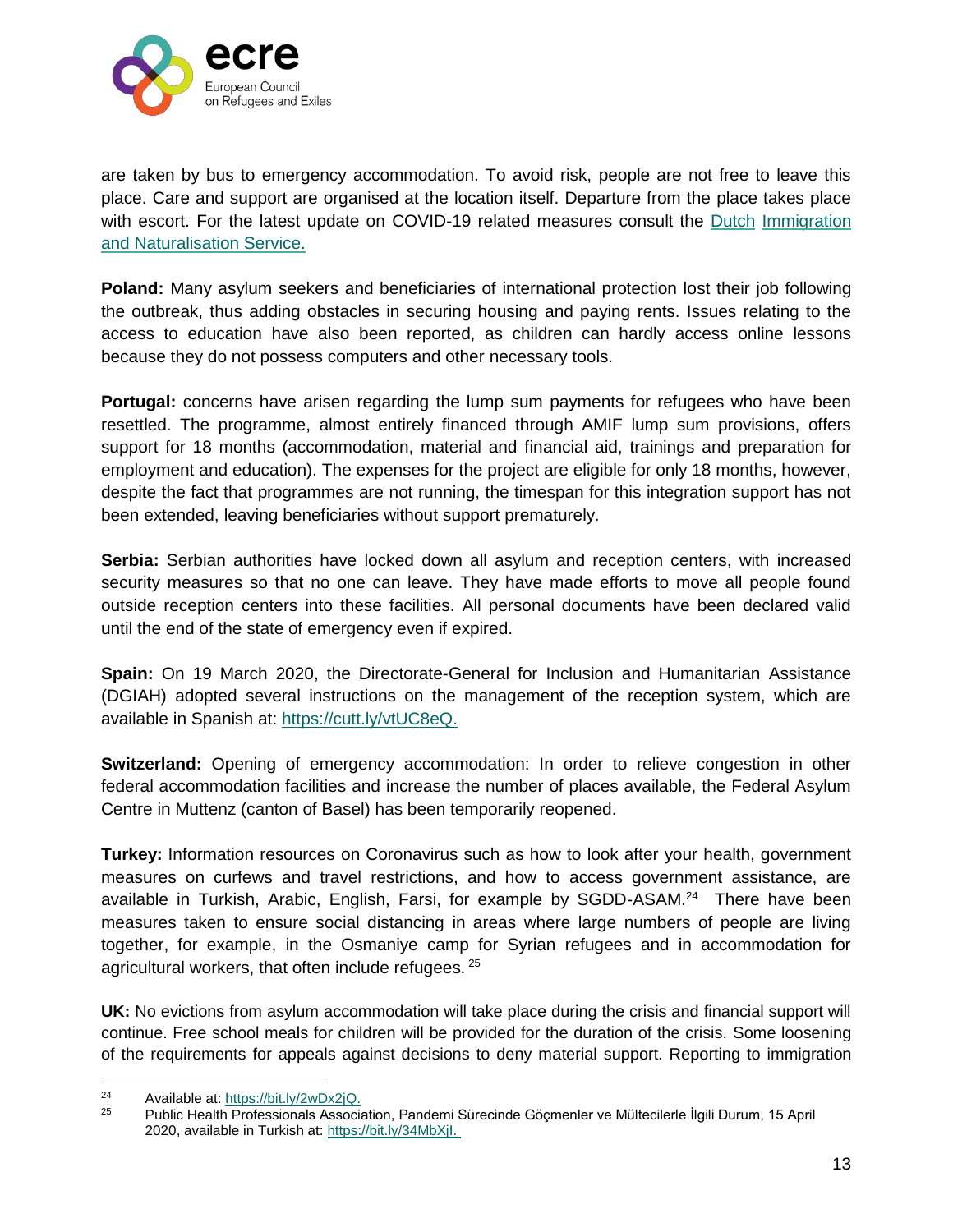

centres as part of "immigration bail" is suspended.

### **DUBLIN TRANSFERS:**

**Belgium:** a third-country national who is prevented from leaving Belgium for reasons of force majeure (quarantine, flight cancellation, border closure, etc.) may request authorization to extend his/her stay.<sup>26</sup> Dublin decisions (annex 26quater) are still being issued but Dublin-transfers are *de facto* suspended.

**Germany:** [temporary suspension](https://www.ecre.org/germany-temporary-suspension-of-dublin-returns-due-to-covid-10/) of transfers under the Dublin Regulation to and from all EU Member States due to the Coronavirus.

**France:** No specific measures have been taken with regard to the Dublin procedure yet (March 2020). Persons who were falling under the Dublin procedure prior to the closure of the GUDAs must continue to check in regularly if they are under house arrest. Dublin transfers have not been suspended as a matter of general practice, apart from those to receiving countries which do not longer accept Dublin returnees. This means that applicants for international protection are still being detained pending their Dublin transfer.

#### **Ireland:**

*JRS Europe:* The state has communicated to NGOs that no removals (including deportations) will take place during this period, i.e. while COVID-19 restrictions are applicable, unless there are overriding exceptional circumstances.

#### **Luxembourg:**

*JRS Europe:* 71 single people are waiting in the SHUK (Dublin return centre) to be transferred but no transfer will take place as Luxemburg airport is closed. An official message from the Immigration department states that all short term stay permits are extended for the duration of the health crisis, but this does not mean that Luxembourg will take charge of the Dublin cases.

#### **Malta:**

*JRS Europe:* All flights have been suspended so Dublin transfers cannot happen.

**Netherlands:** all [incoming and outgoing Dublin transfers](https://www.asylumineurope.org/sites/default/files/report-download/aida_nl_2019update.pdf) have been suspended, up to and including 6 April 2020. The administrative process regarding the Dublin procedure will however continue as far as possible. For the latest update on COVID-19 related measures consult the [Dutch Immigration and Naturalisation Service.](https://ind.nl/en/Pages/Coronavirus.aspx)

 $\overline{a}$ <sup>26</sup> Immigration Office, Application for International protection: obligation to make an appointment at the Registration center 'Klein Kasteeltje', 3 April 2020, available at: https://bit.ly/2xL5AB3.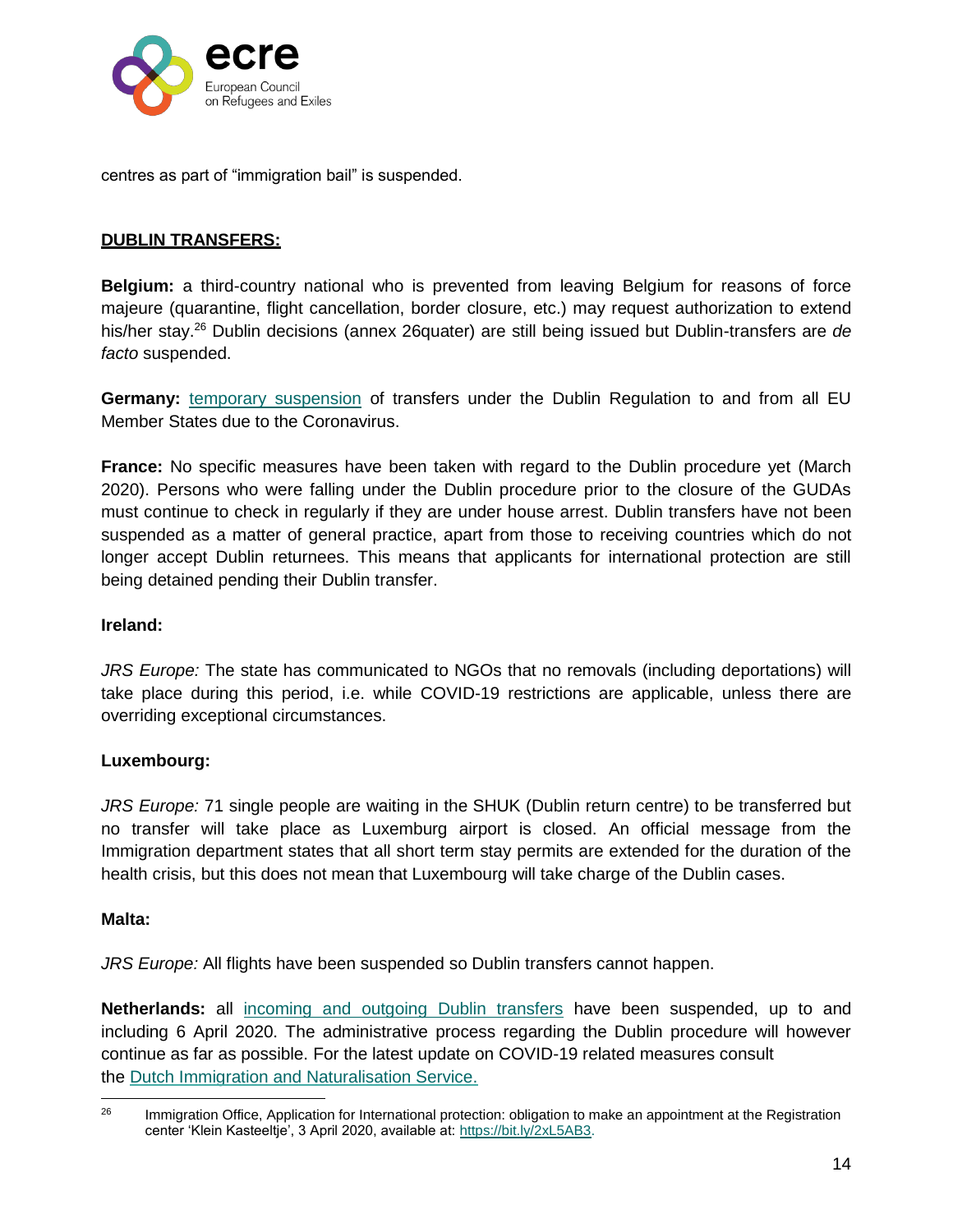

On 8 April, the Council of State published its first decision concerning Dublin transfers in light of the COVID-19 measures. The Court noted: "The fact that the transfer cannot be performed at this time is a temporary, factual impediment to the transfer. This does not make the identification of Italy as a responsible Member State unlawful and does not preclude the transfer of the foreign national in principle if that impediment is removed." 27

A decision which found that the temporary nature of the situation suggests that removal within a reasonable time will still be possible has also been upheld.<sup>28</sup>

### **Romania:**

*JRS Europe:* Dublin suspended including family reunification procedures.

**Slovenia:** Dublin transfers are suspended however asylum seekers do not receive a formal decision and are not informed about the suspension of their Dublin transfers by the authorities.

**Spain:** Dublin transfers have been *de facto* suspended.

**UK:** Transfers to the UK of children under Dublin III are being processed but cannot take place due to travel restrictions.

## **DETENTION AND RETURN:**

**Cyprus**: due to the rise in numbers of asylum seekers, the Council of Ministers of Interior had announced in early 2020 stringent measures, including creating closed centres. At the time, measures were also being taken due to COVID-19. Before complete construction of the First Registry Reception Centre, all new arrivals in the country are now referred to the Centre and are not allowed to leave. This has led to a rise in the number of persons in the Centre to approximately 700 without the infrastructure in place to host such a number, especially for a long duration and where such persons are being *de facto* detained. However, it seems that Syrian asylum seekers were allowed to leave, the justification being that they have relatives or friends that can provide accommodation. After strong reactions from asylum seekers in the Centre, the Asylum Service started allowing 10 persons per day to leave, giving priority to vulnerable persons and women but only if they could present a valid address. In view of the obstacles in accessing reception conditions, identifying accommodation is extremely difficult unless they are in contact with persons in the community. Given the announcement concerning the development of closed centres and measures due to COVID-19, it is unknown how long persons will remain in the Centre. Although

<sup>27</sup> <https://www.raadvanstate.nl/uitspraken/@120766/202001915-1-v1/> Information provided by the Dutch Council for Refugees.

<sup>28</sup> <https://uitspraken.rechtspraak.nl/inziendocument?id=ECLI:NL:RBDHA:2020:2723> ibid.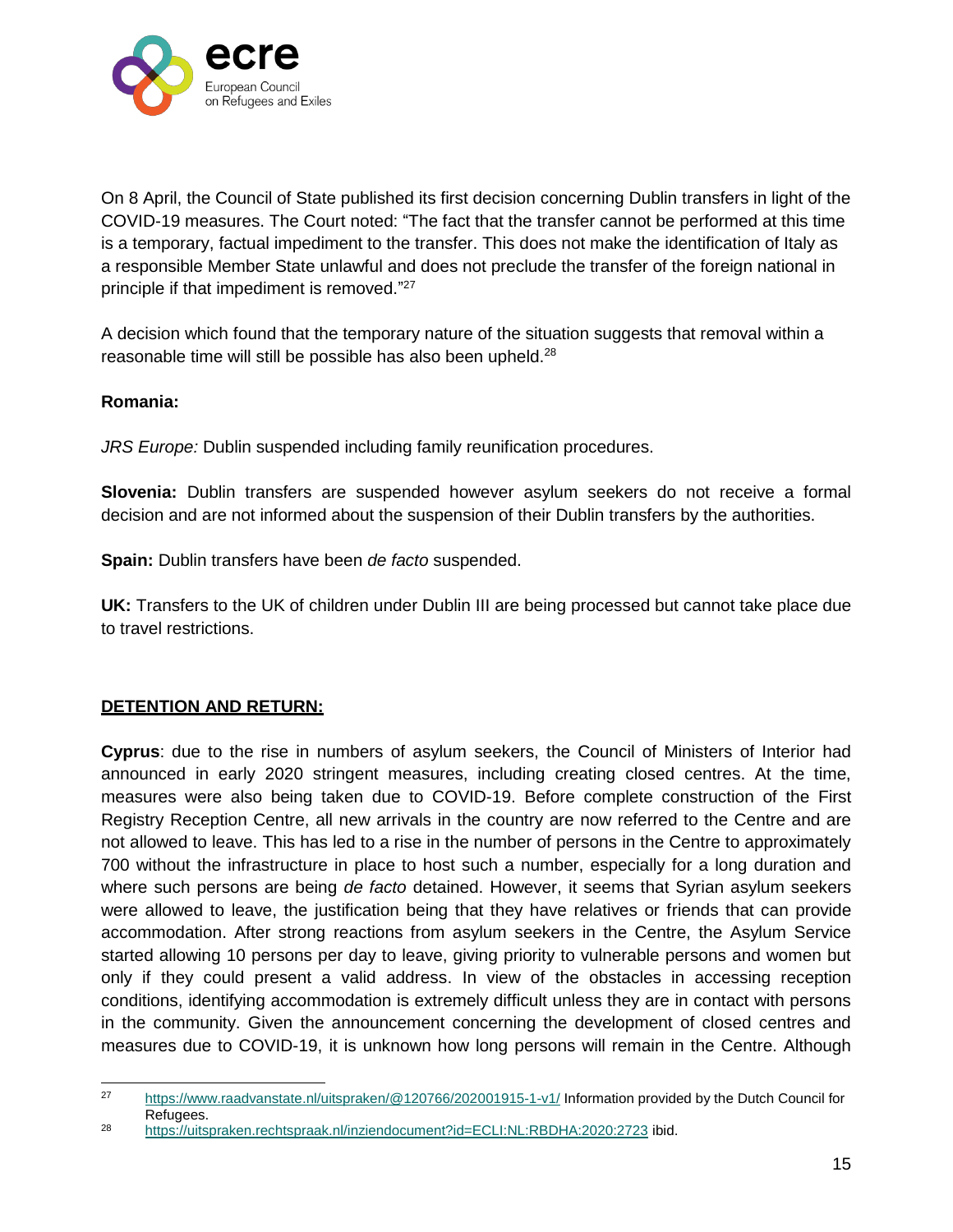

removal procedures have been suspended, no steps have been taken to release asylum seekers and other third-country nationals (TCN) in detention.

**Denmark:** Forced and voluntary returns are currently not being carried out. Departure deadlines for cases where departure dates were planned prior to the lock-down have been extended and will be reviewed after the lock-down is suspended. The government has not adopted any policy on the release of immigration detainees, leaving this question to judicial authorities. At the moment, cases involving detained asylum seekers are reviewed by the courts every fourth week. When asylum seekers are released from detention, they are directed to take up residence at an asylum centre pending the outcome of their case.

**France:** There is no public policy on returns, they are dealt with case by case but in practice very few returns are enforced. Many people have been released from detention following decisions by judges. In the second half of March the number immigration detainees halved.<sup>29</sup>

**Germany:** There is no general ban on removals and the Federal Ministry of Interior in its [Procedural note](https://www.proasyl.de/wp-content/uploads/Ausf%C3%BChrungen.pdf) stressed that if possible, removals should be carried out. However, tolerated stays [.*Duldungen*<sup>"</sup>] should be issued for those who cannot be deported due to COVID-19. This status means that foreigners are still obliged to leave Germany but are not able to do so due to legal or actual constraints. Given Germany's federal system, practices regarding removals differ across federal states. As of around mid-April, there were still 25 – 30 migrants detained. Some of the detention facilities have released all detainees. Detainees have either been released either by courts or administrative authorities.

**Greece**: Individuals remained in pre-removal detention despite the fact that readmissions to Turkey had been suspended since mid-March 2020, presumably due to the COVID-19 outbreak. Refugee Support Aegean (RSA) stated in a recent legal note (April 2020)<sup>30</sup> that "Unions of police officers in Attica have referred to hygienic conditions in Malakasa as a "ticking bomb" and denounced the complete lack of health and safety measures, against the backdrop of the COVID 19 pandemic. Living conditions in the facility of Serres have equally been described by police officials as wholly inappropriate for residents, without space for outdoor activities". On 27 March 2020, RSA applied before the ECtHR (ECtHR, R.H. and R.A. v. Greece, Application No 15463/20) and requested interim measures to secure the release of two children from the Malakasa facility and their transfer to suitable reception facilities. The ECtHR requested the Greek authorities to clarify the conditions of the applicants' detention in Malakasa, taking into account their age and the COVID-19 pandemic, and to specify whether steps had been taken for the appointment of a guardian, their access to the asylum procedure and their transfer to other facilities. Regarding COVID-19 the ECtHR asked the government to clarify the following: "Which measures have been taken or are

<sup>29</sup> See also: Forum Réfugiés, 'Asile, éloignement : dans un contexte d'adaptation des pratiques, préserver les droits fondamentaux', 4 May 2020, available in French at: https://www.forumrefugies.org/presse/nos-communiques-depresse/692-asile-eloignement-dans-un-contexte-d-adaptation-des-pratiques-preserver-les-droits-fondamentaux

<sup>30</sup> RSA, Rights denied during Greek asylum procedure suspension, April 2020, available at: [https://rsaegean.org/wp](https://rsaegean.org/wp-content/uploads/2020/05/RSA_LN_AsylumSuspension.pdf)[content/uploads/2020/05/RSA\\_LN\\_AsylumSuspension.pdf](https://rsaegean.org/wp-content/uploads/2020/05/RSA_LN_AsylumSuspension.pdf)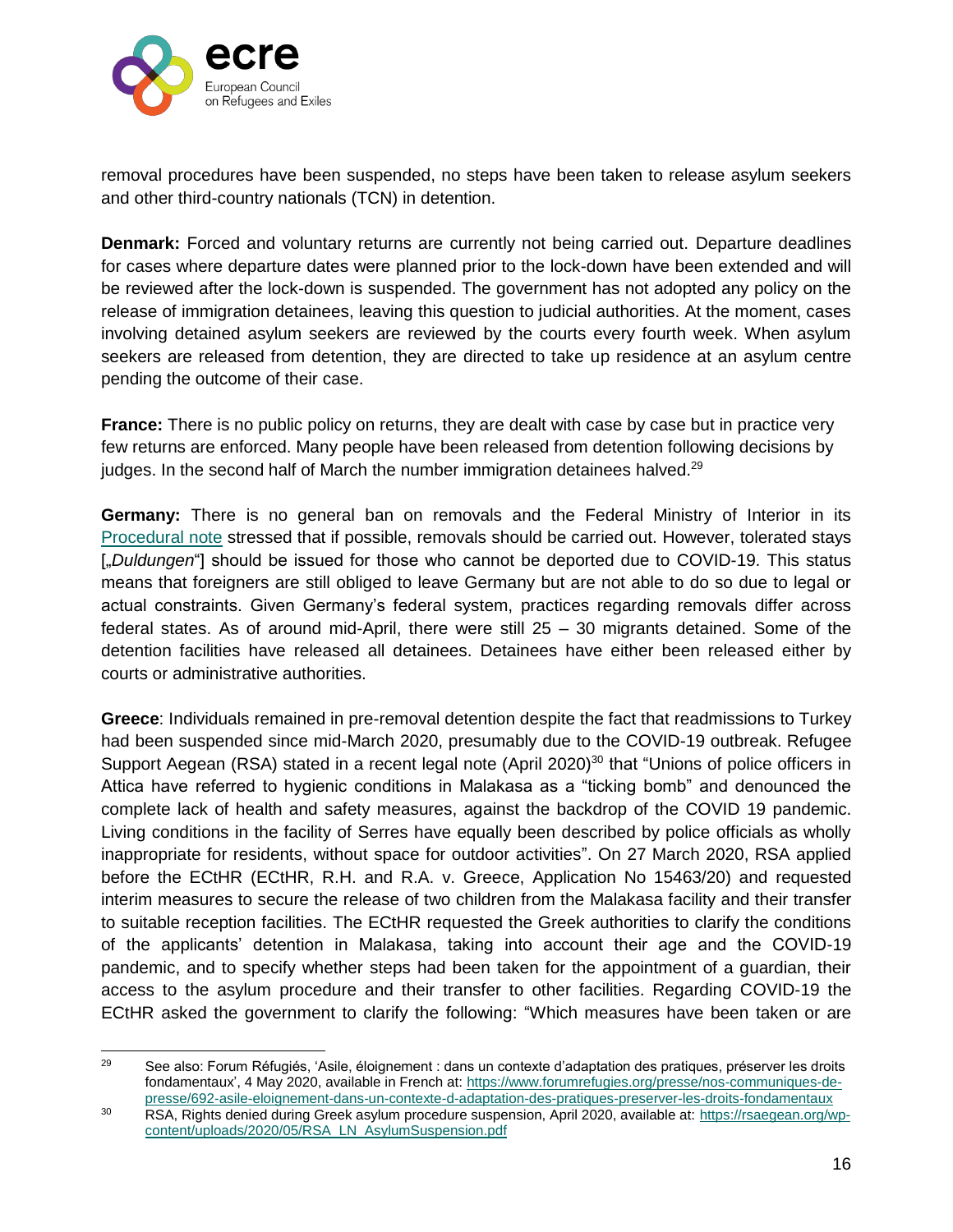

planned to be put in place in immigration detention centers in relation to the COVID-19 risk, in particular for vulnerable people like the applicants?" However, in its response the Greek government only referred to the provisional measures adopted for Reception and Identification Centres. No reference was made to regulations governing detention facilities.<sup>31</sup>

**Ireland:** the Irish government has not explicitly stated that forced returns will be postponed or suspended during the COVID-19 pandemic. It has however stated that voluntary returns cannot be processed due to travel disruptions. Reporting dates for those subject to deportation, removal or transfer orders have been postponed and rescheduled.

**Italy:** Despite the material impossibility of carrying out the returns due to the general suspension of flight connections, there was no formal suspension of forced repatriation measures. Likewise, there has not been any general policy on the release from immigration detention, not even regarding the Gradisca Detention Centre, where there were cases of infections. On the other hand, in several cases, judges released detainees because of the suspension of asylum procedures or lack of prospect of return. The number of detainees in all centres was reduced but as of late April, there were still 229 people detained.

**Malta:** *JRS Europe:* It is very likely that people in detention (+1000) will remain detained. Many are already detained unlawfully simply because there was no space in open centres. Detention review procedures (where applicable) have been suspended because the relevant authority is not holding hearings.

#### **North Macedonia:**

*JRS Europe:* people are forced to stay in isolation for 15 days before seeing the public prosecutor. There are currently also ten asylum seekers from Turkey in isolation. These restrictions are not explicitly classified as detention, so no grounds for detention pursuant to Article 5 ECHR are presented.

**Romania:** *JRS Europe:* detainees are "tolerated" as repatriation procedures are suspended or cancelled because air companies have cancelled flights to the Middle East and North Africa.

**Slovenia:** The detention centre in Postojna is still open. According to available information, the police only detain persons before they are transferred to Croatia based on the readmission agreement. Therefore, they are usually only detained for a short period of time right after they are apprehended for "illegally" crossing the border and until they can be returned to Croatia. Due to COVID-19, the police let the detained migrants who were in the return procedure out of the detention centre and gave some permission for a temporary stay. This permission allows people to stay on the territory until their removal or for 6 months. After 6 months it can be renewed if return is

 $31$ RSA, Rights denied during Greek asylum procedure suspension, April 2020, available at: [https://rsaegean.org/wp](https://rsaegean.org/wp-content/uploads/2020/05/RSA_LN_AsylumSuspension.pdf)[content/uploads/2020/05/RSA\\_LN\\_AsylumSuspension.pdf](https://rsaegean.org/wp-content/uploads/2020/05/RSA_LN_AsylumSuspension.pdf)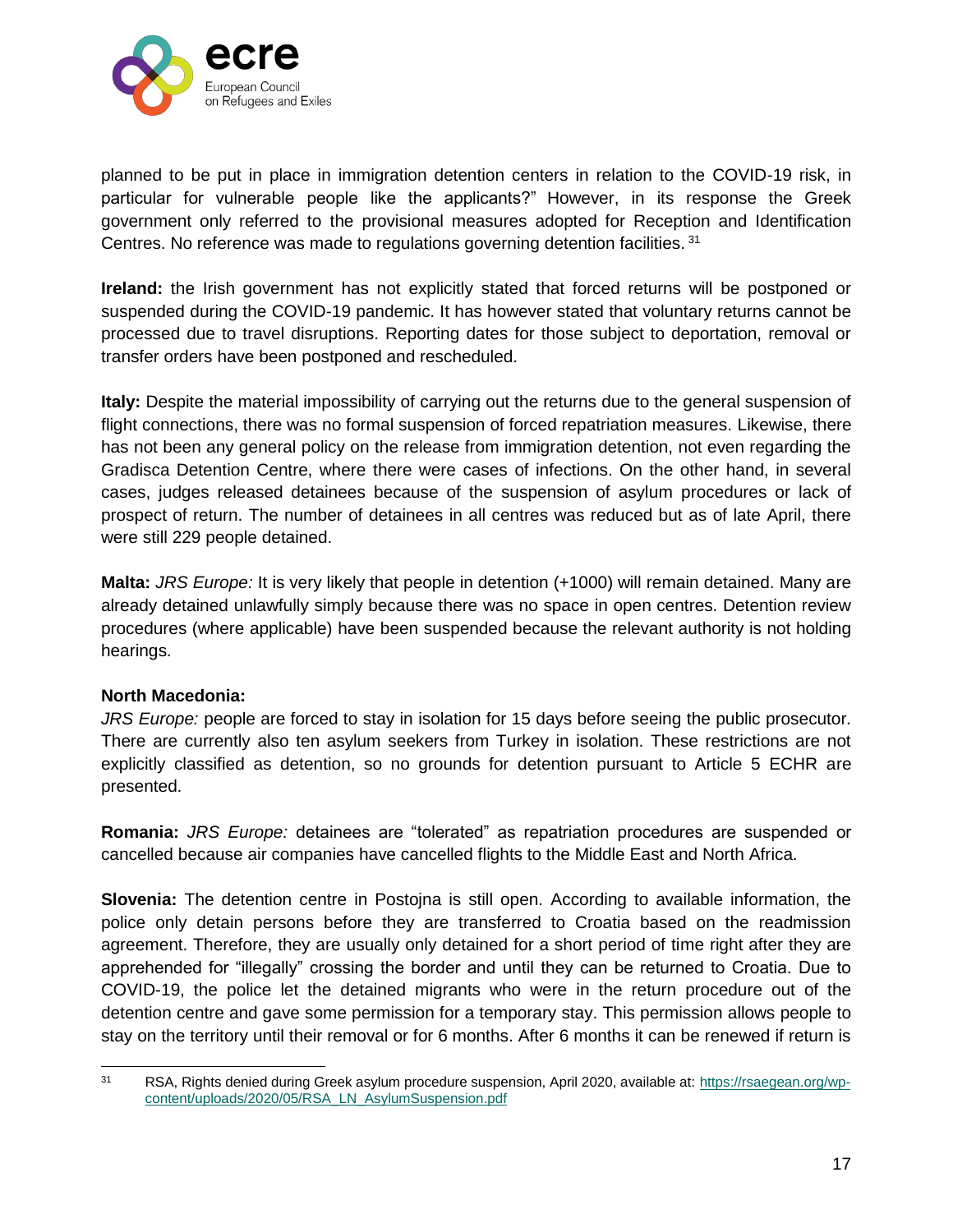

still not possible. However, people are left without accommodation and proper support during the pandemic. The authorities of the Aliens Centre made a statement that they are still looking at options to return people to their countries of origin in cooperation with other EU countries despite the pandemic.

**Spain:** [release o](https://www.ecre.org/spain-to-release-unreturnable-detainees-ngos-urges-uk-to-do-the-same/)f unreturnable detainees due to the movement restrictions put in place across the globe related to the COVID-19 emergency. Different organisations forming the 'National Campaign for the Closure of the Detention Centres for Foreigners (CIE) (*Campaña Estatal por el Cierre de los CIE*) urged the Government to release persons detained at CIEs and to stop issuing new detention orders.<sup>32</sup> Despite the release of detainees in certain CIEs across Spain (e.g. in Madrid, Barcelona, Barranco Seco) civil society organisations have reported important delays in this process and raised particular concerns as regards the increased vulnerability of persons in detention, as well as the possibility of contagion, resulting in riots and protests in many facilities (e.g. in Madrid, Barcelona, Murcia and Valencia).<sup>33</sup>

The Spanish Ombudsman stated that it is coordinating with the General Commissariat of Aliens and Borders and with the State-Secretary for Migration to ensure that detainees are released in accordance with the health and security measures established by the State of Alarm. The Ombudsman is also coordinating to ensure a referral mechanism of individuals to the reception system and to the humanitarian assistance reception places.

**Sweden:** The total number of places in the detention centres was reduced from 519 to around 300 to avoid overcrowding. Decisions to release are taken on a case by case basis by both the Migration Agency and police for reasons that there are no tenable legal grounds to detain them when expulsion is not possible in the near future. Upon release, people are required to report two to three times a week to the police. They are not offered housing and daily allowances so they are dependent on the generosity of their networks. They are also denied normal access to health care since they have been withdrawn from the benefits that asylum seekers have. However in they are infection, they will be given necessary care free of charge.

**Switzerland:** Since all borders are closed and flights are down, neither forced nor voluntary returns are possible. However the government has not adopted an official policy. In the negative asylum decisions still contain a 5-day deadline to leave the country. Once released, they are instructed to register at the migration office as well as the social security office, which will take care of their housing situation.

**Turkey**: Izmir Bar Association released a report on COVID-19 that 19 of those held in Harmandalı Removal Centre had tested positive. Those who fall sick are not isolated and live in over-crowded

 $\frac{1}{32}$  El Salto, 'Piden la libertad de las personas retenidas en los CIE y su cierre definitivo', 13 March 2020, available in Spanish at: [https://cutt.ly/DtUKoOr.](https://cutt.ly/DtUKoOr) 

<sup>33</sup> El Salto, 'Interior mantiene en los CIE a casi 300 personas inexpulsables', 23 March 2020, available in Spanish at: [https://cutt.ly/3tUZHwV;](https://cutt.ly/3tUZHwV) Cuarto Poder, 'Denuncia desde el CIE de Valencia: "Como se contagie alguien, nos contagiamos todos"', 28 March 2020, available in Spanish at: [https://cutt.ly/DtUZ7wO.](https://cutt.ly/DtUZ7wO)